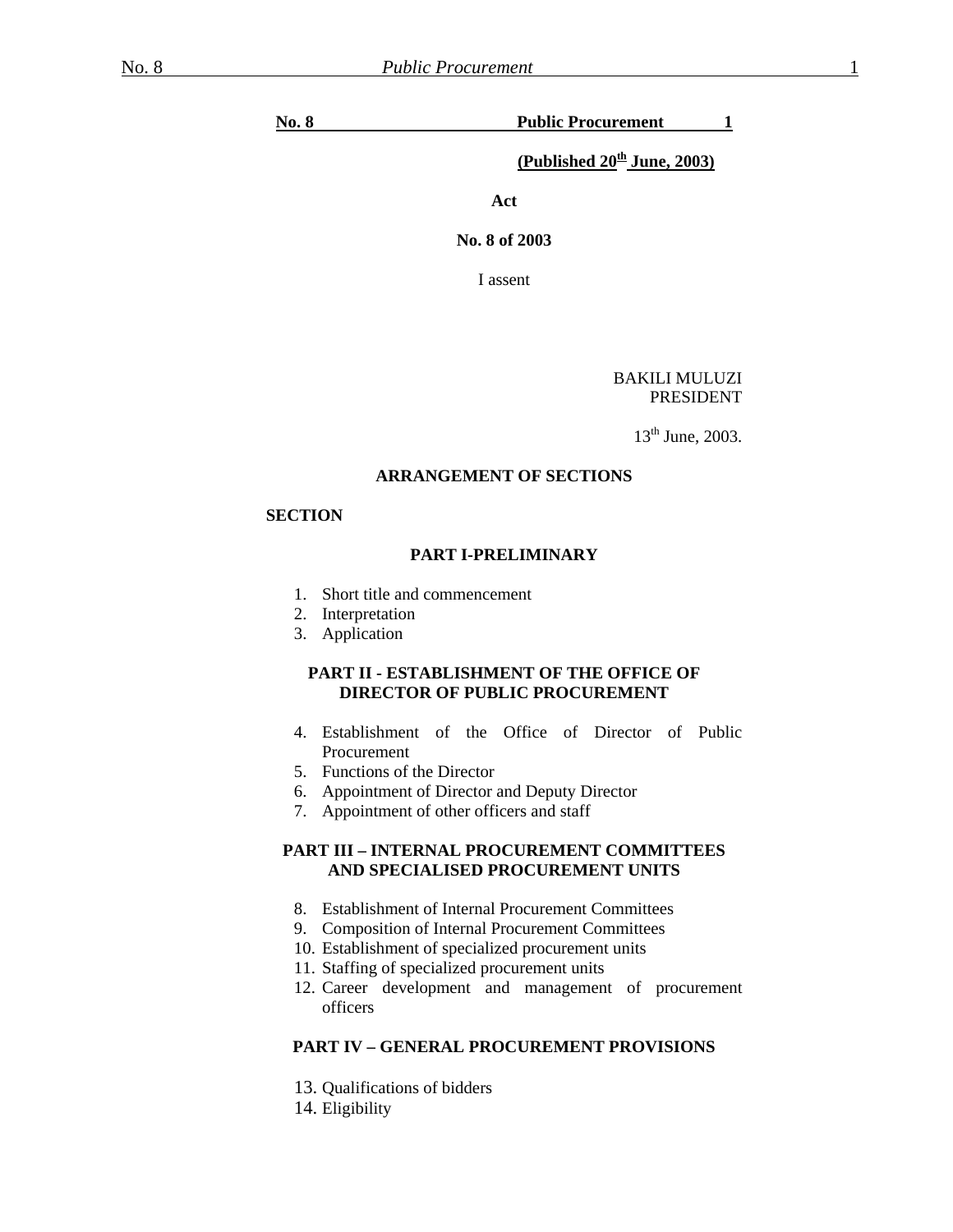- 16. Form of communication
- 17. Use of modern information and communications technology
- 18. Conduct of public officials and bidders
- 19. Disclosure of interest
- 20. Debarment of bidders and suppliers
- 21. Procurement planning
- 22. Contract administration
- 23. Rejection of all bids; termination for convenience, etc.
- 24. Debriefing of unsuccessful bidders
- 25. Entry into force of procurement contract
- 26. Public notice of procurement contract awards
- 27. Record of procurement proceedings
- 28. Participation by small and medium sized enterprises
- 29. Supply management

# PART V – METHODS OF PROCUREMENT AND THEIR CONDITIONS FOR USE

30. Choice of procurement method

## PART VI – MAIN PRINCIPLES AND PROCEDURES FOR METHODS OF PROCUREMENT

- 31. Tendering proceedings
- 32. Restricted tendering
- 33. Two-stage tendering
- 34. Request for proposals for services
- 35. Request for quotations
- 36. Single-source procurement

### PART VI

- 37. Right to review
- 38. Review procedures

### PART VII – AUDITING

- 39. Regular auditing of procurement activity
- 40. Cooperation with control bodies

#### PART VIII – MISCELLANEOUS PROVISIONS

- 41. Annual reports
- 42. Exemptions from personal liability
- 43. Regulations
	- Schedule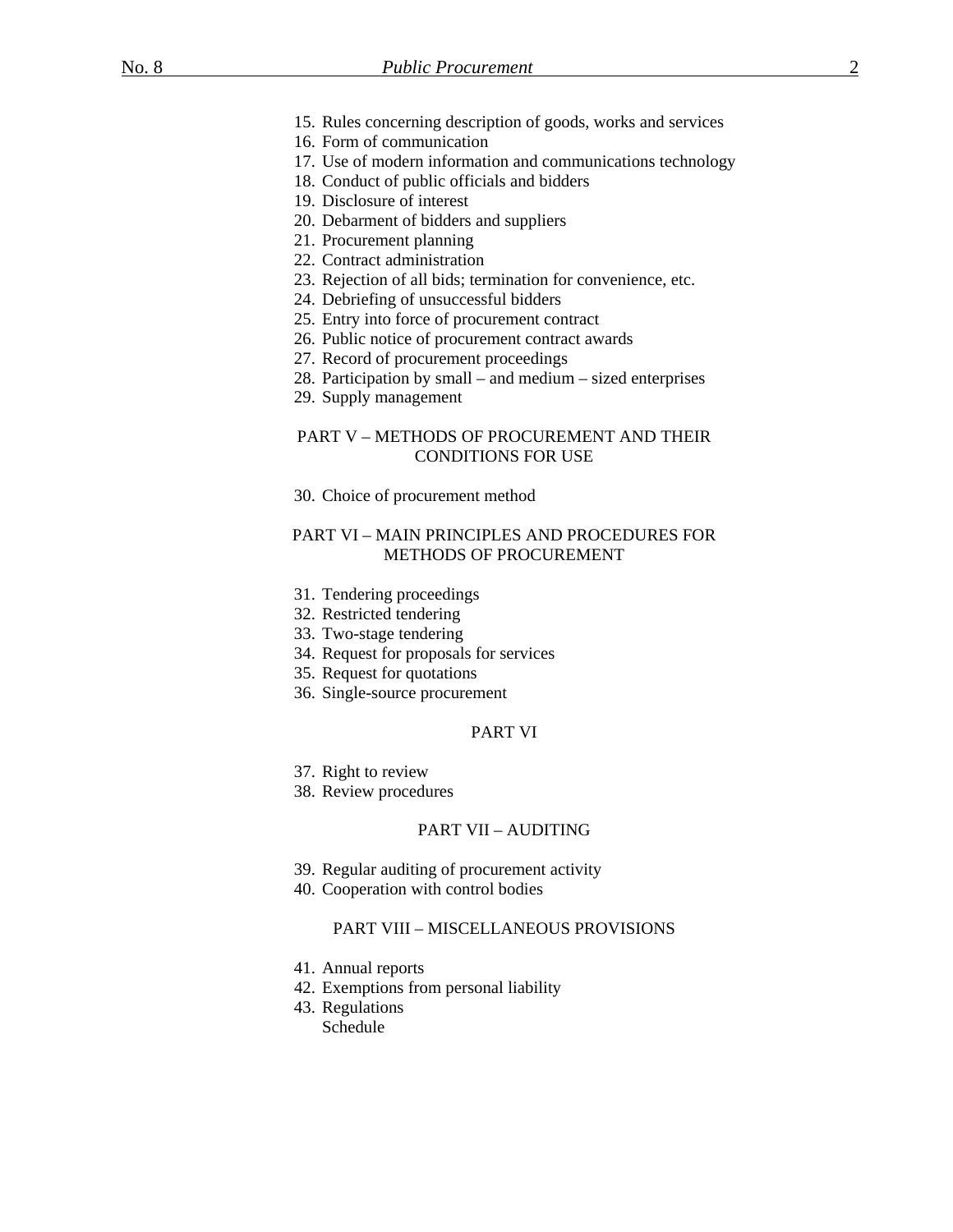**An Act to provide for the principles and procedures to be applied in, and to regulate, the public procurement of goods, works and services; to provide for the establishment of the office of Director of Public Procurement as the main authority responsible for the monitoring and oversight of public procurement activities, and for the development of the related regulatory and legal framework and professional capacity of public procurement; and to make provision for matters connected therewith or incidental thereto** 

ENACTED by the Parliament of Malawi as follows –

## PART I – PRELIMINARY

**1**. This Act may be cited as the Public Procurement Act, 2003, and shall come into operation on such date as the Minister may appoint by notice published in the *Gazette.* 

**2**. In this Act, unless the context otherwise requires –

 "bidder" means, any participant or potential participant in procurement proceedings;

 " bidding documents" means the tender solicitation documents or any other documents for solicitation of offers, proposals or quotations;

 "cadre of procurement professionals" means the body of procurement professionals with a defined career path and skills requirements responsible for conducting public procurement;

 "corrupt practice" means the offering, giving, receiving or soliciting of anything of value to influence the action of a public official in the procurement process or in contract execution;

 "Director" means the Director of Public Procurement appointed under section 6;

 "fraudulent practice" means a misrepresentation of facts in order to influence a procurement process or the execution of a contract, and includes collusive practices among bidders, whether prior to or after bid submission, designed to establish bid prices at artificial, noncompetitive levels and to deprive the procuring entity of the benefits of free and open competition;

 "goods" means objects of every kind and description, including raw materials, products and equipment, and objects in solid, liquid or gaseous form, and electricity, as well as services incidental to the supply of the goods if the value of those incidental services does not exceed the value of the goods themselves;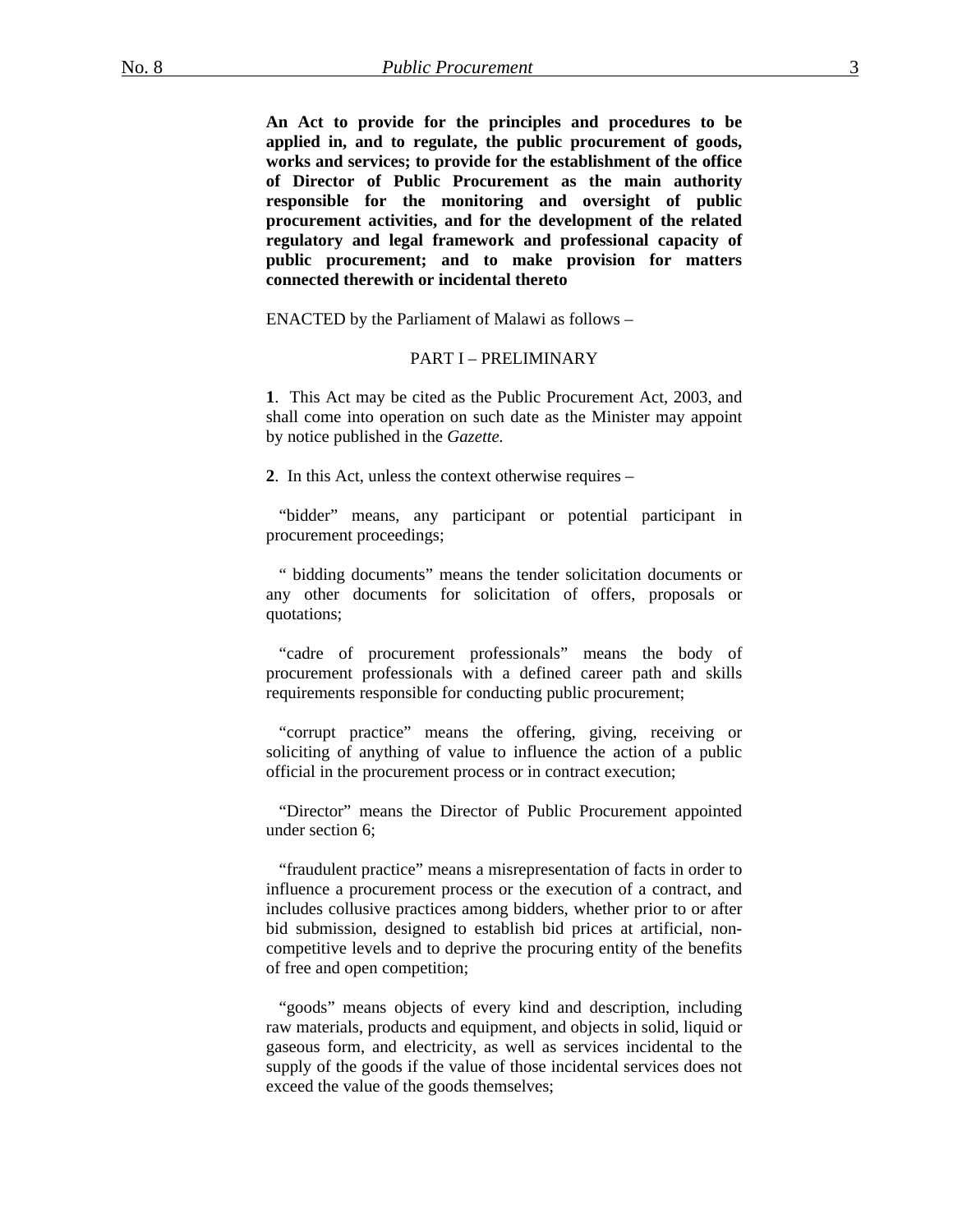"procurement" means the acquisition by any means of goods, works or services;

 "procurement contract" means a contract between the procuring entity and a supplier resulting from procurement "proceedings";

 "procuring entity" means any Ministry, department, agency or organ, of the Government or statutory body or other unit, or any subdivision thereof, engaging in procurement;

 "procurement professionals" means a member of the cadre of procurement professionals;

 "Public Appointments Committee" means the Public Appointments Committee of the National Assembly established under section 56(7) of the Constitution;

 "public funds" means any monetary resources appropriated to procuring entities through budgetary processes, aid grants and credits put at the disposal of procuring entities by foreign donors, or revenues of procuring entities;

 "services" means any object of procurement other than goods or works;

 "supplier" means a physical or judicial person that provides supply of goods, contracting of works, or consultants or other services;

 "works" means all work associated with the construction, rehabilitation, demolition, maintenance or renovation of a building or structure, including site preparation, excavation, erection, building, installation of equipment or materials, decoration and finishing, as well as services incidental to construction such as drilling, mapping, satellite photography, seismic investigation and similar services provided pursuant to a procurement contract, if the value of those services does not exceed the value of the construction itself.

**3**.- (1) This Act applies to all procurement carried out by procuring entities using public funds and, subject to sections 27(5) and 30(2), includes national defence and national security-related procurement;

- (2) This Act shall not apply to
	- (a) employment contracts with public officers; and
	- (b) subject to approval by the Director, the purchase or rental of real property.

 (3) To the extent that this Act conflicts with procurement rules of a donor or funding agency, the application of which is mandatory pursuant to an obligation entered into by the Government, the requirements of those rules shall prevail; but in all other respects, the procurement shall be governed by the Act.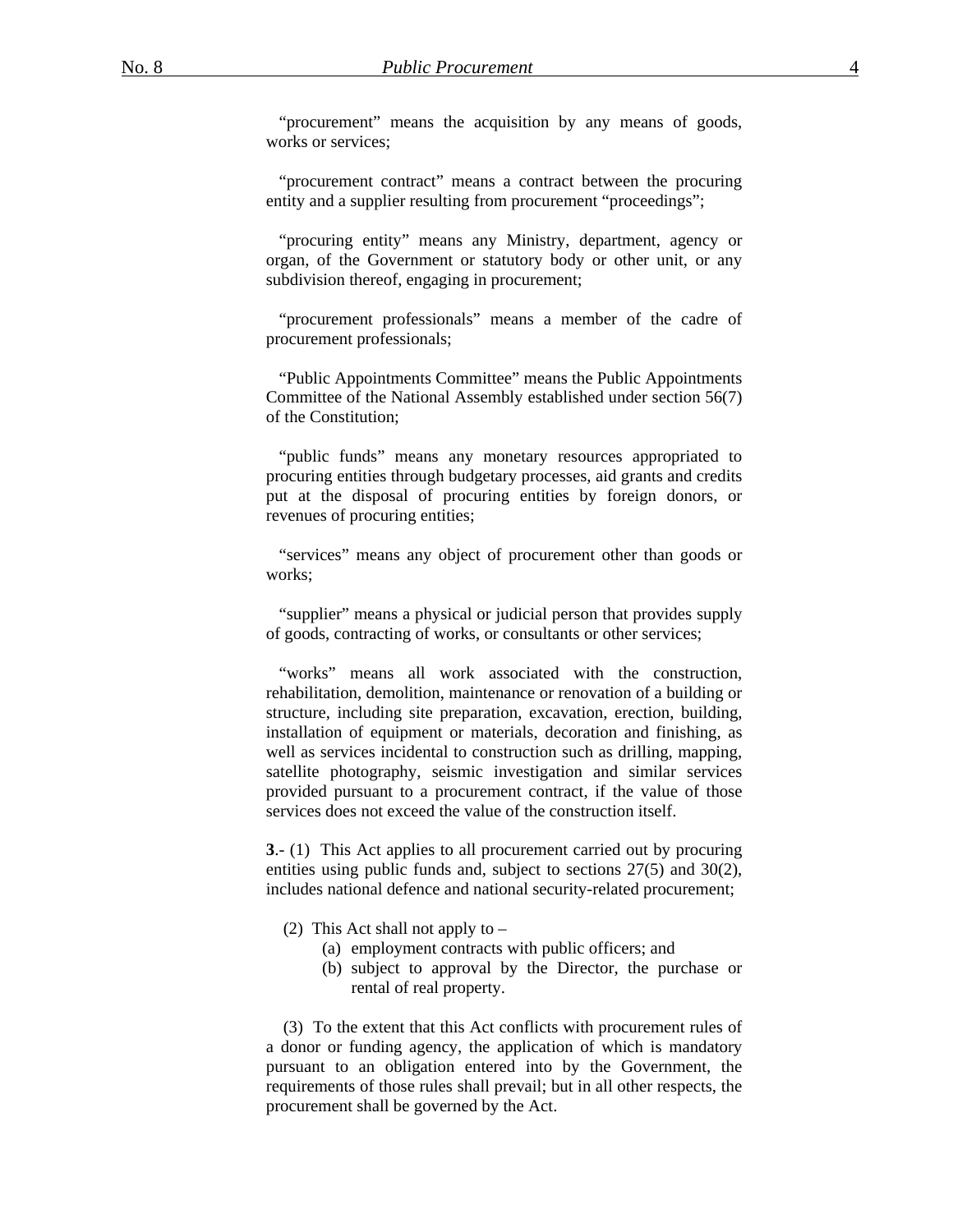(4) It is not permissible to artificially divide procurement with the intention of avoiding any monetary threshold that may be prescribed in the Act or in regulations.

### PART II – ESTABLISHMENT OF THE OFFICE OF DIRECTOR OF PUBLIC PROCUREMENT

4.- (1) There is hereby established the office of Director of Public of Procurement (in this Act otherwise referred to as the "Director") whose office shall be a public office, and who shall be responsible for the administration of the Act.

5.- (1) The Director shall be responsible for the regulation and monitoring of public procurement in Malawi, and shall be accountable to and operate under the general supervision of the President.

 (2) Without prejudice to the generality of subsection (1), the functions of the Director shall be-

 (a) to assist in developing and enhancing the efficiency and effectiveness of public procurement operations;

 (b) to ensure the availability and the accessibility to public officials and the general public of this Act and regulations made hereunder;

 (c) to develop, in consultation with concerned professional and official entities, for issuance by the relevant authorities for use throughout Malawi, standardized and unified procurement regulations, instructions, and bidding documents, which shall be binding on all Government Ministries, departments and parastatal organizations;

 (d) to promote the development of a professional procurement workforce, including by organizing and conducting training programmes, and developing government-wide policies and programmes aimed at establishing procurement-related positions, career paths and performances incentives;

 (e) to collect data on public procurement and monitor the performance of Government Ministries, departments and parastatal organizations, and persons conducting procurement proceedings so as to ascertain efficiency and compliance with applicable legislation, regulations and instructions;

 (f) to collect data on the performance of procurement contracts in Malawi by suppliers, and to maintain and circulate lists of debarred bidders and suppliers;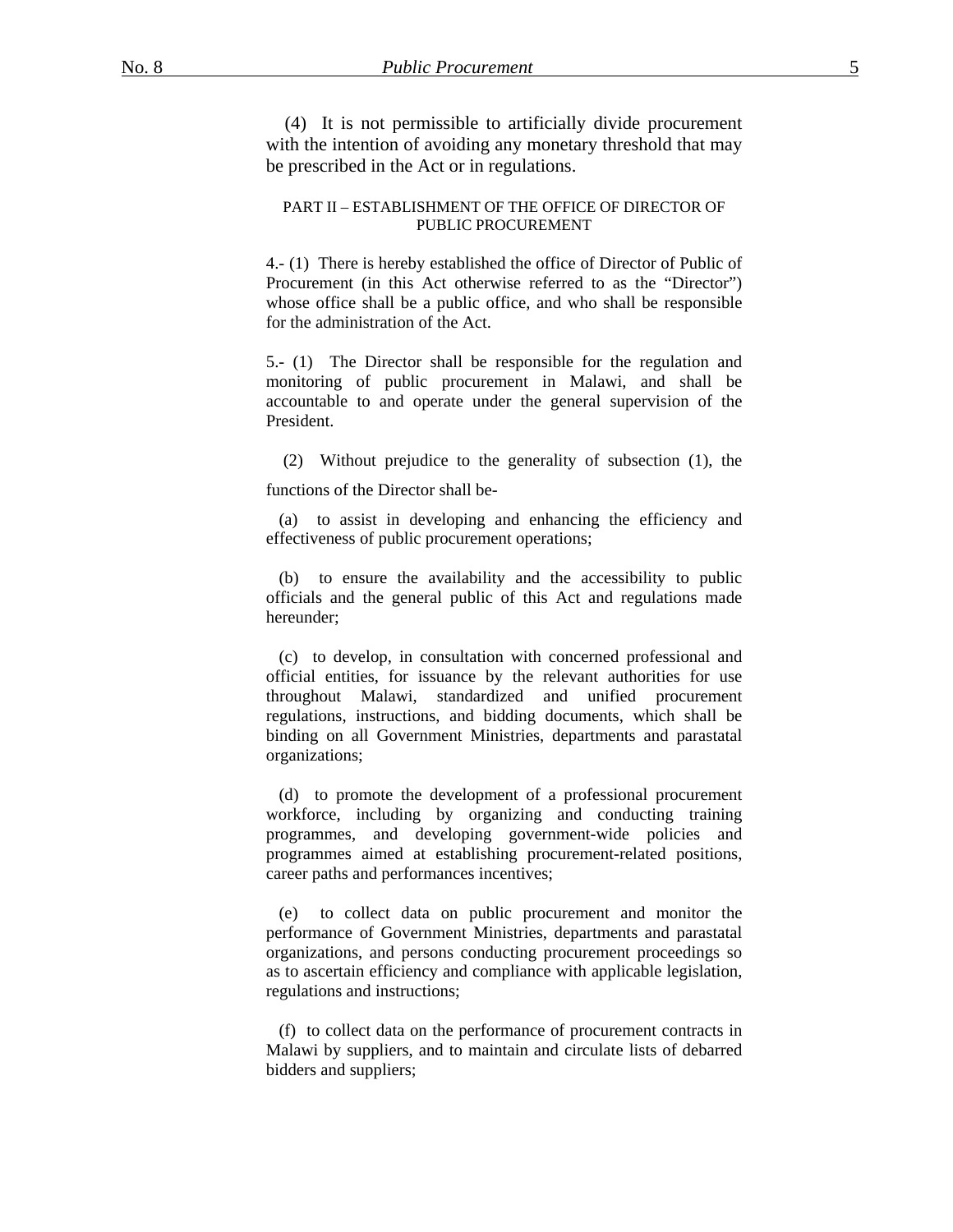(g) to provide, periodically, a quantitative and qualitative assessment of procurement activities in Malawi to the Minister, who shall lay the report before the National Assembly;

 (h) to refer violations of this Act and the Regulations relating to public procurement to the relevant budgetary and law enforcement authorities;

(i) to propose improvements in public procurement procedures;

 (j) to provide administrative review of bid protests in accordance with section 38;

 (k) to carry out economic studies on procurement, comparisons, and future projections, so as to provide advice to the Government in respect of the mid-term policy it may formulate in public procurement matters; and

 (l) to establish a data and information base concerning procurement terminology and legislation, and to set policy for, and promote the application of, modern information and communications technology to public procurement.

**6.**-(1) The Director shall be appointed by the President, on such terms and conditions as the President shall determine.

 (2) The appointment and terms and conditions of service of the Director shall be subject to the approval of the Public Appointments Committee.

 (3) The Director shall, subject to subsection(4), hold office for a period of four years, and shall be eligible for re-appointment for one additional term of four years.

 (4) The President may, subject to the approval of the Public Appointments Committee, terminate the appointment of the Director for -

- (a) misconduct or misbahaviour; and
- (b) inability, incapacity or incompetence to perform the duties of his office.

 (5) The Director shall devote full time to the duties of the office and shall not hold any office of trust or profit, other than that of Director or engage in any occupation for reward outside the office of Director.

 (6) There shall be a Deputy Director of Public Procurement who shall-

- (a) be appointed by the President on such terms and conditions as the President shall determine; and
- (b) perform such functions and duties as may be assigned to him by the Director, from time to time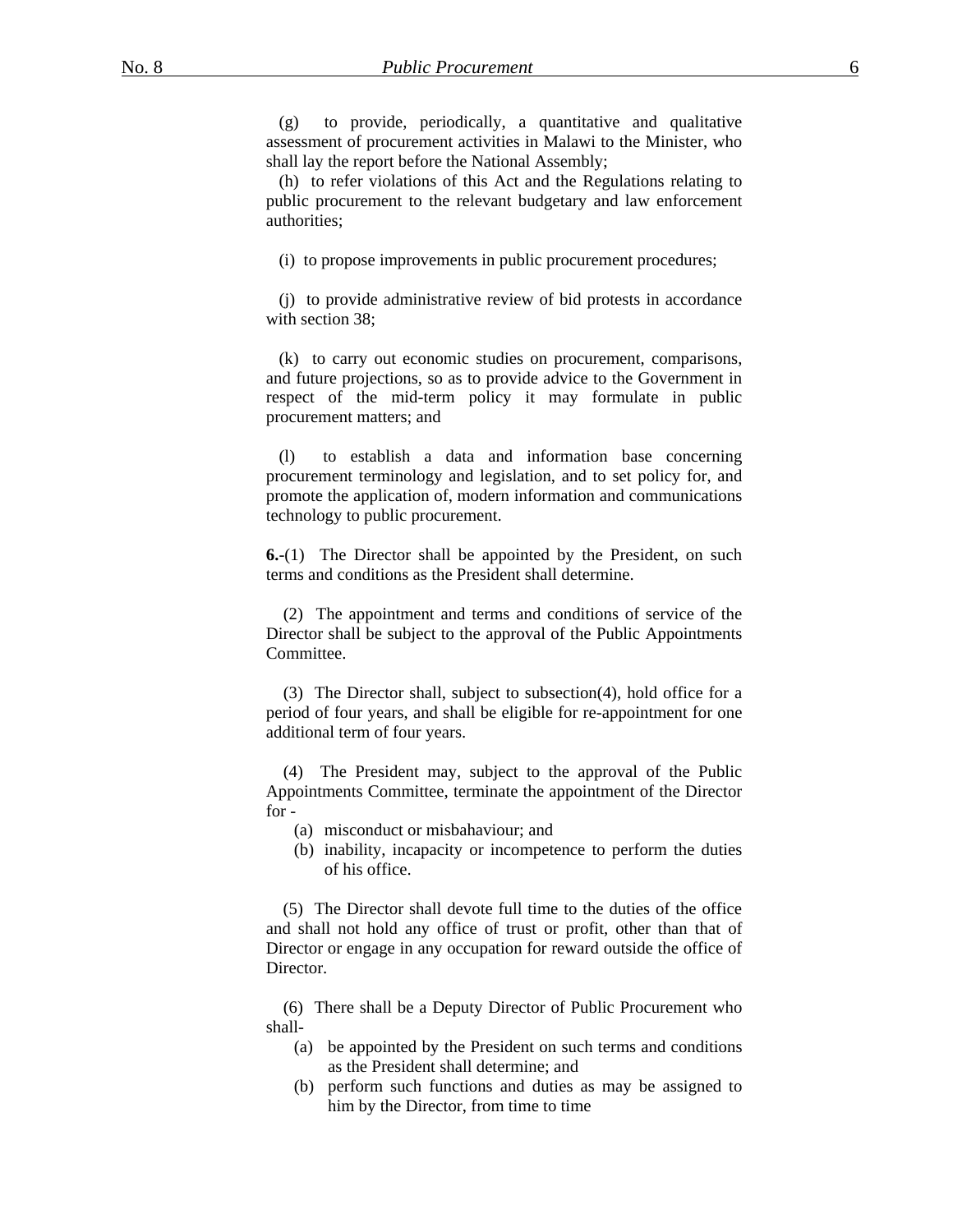(7) The appointment and terms and conditions of service of the Deputy Director shall be subject to approval by the Public Appointments Committee.

(8) The Deputy Director shall -

- (a) hold office for a period of four years, and shall be eligible for re-appointment for one additional term of four years; and
- (b) be eligible to be appointed Director.

 (9) Subsections (4) and (5) apply *mutates-mutandis* to the Deputy Director.

**7.** There shall be appointed in the public service, on terms and conditions approved by the President, other officers and staff subordinate to the Director as may be required for the proper performance of the functions of the Director, but the appointment of other officers and staff under this section shall not require confirmation of the Public Appointments Committee.

# PART III – INTERNAL PROCUREMENT COMMITTEES AND SPECIALIZED PROCUREMENT UNITS

**8.** – (1) There shall be established in all Ministries, departments and parastatal organizations, and other entities and authorities of public administration in Malawi, Internal Procurement Committees.

 (2) Procuring entities are responsible, and Controlling Officers and other officials concerned are accountable, for procurement in accordance with this Act and any Regulations and other applicable laws, regulations, and instructions applicable in Malawi.

……(3) The functions of the Internal Procurement Committees shall include-

- (a) ascertaining the availability of funds to pay for each procurement;
- (b) the opening of bids;
- (c) the examination, evaluation and comparison of bids, and the selection of the successful bidder; and
- (d) such other functions as may be prescribed for the Committees by the Regulations.

**9. –** (1) Internal Procurement Committees shall consist of the following personnel who shall be well informed concerning public procurement, trained in procurement, and whose professional qualifications meet the requirements that may be established by the head of the procuring entity, in accordance with guidelines to be issued by the Director-

the Controlling Officer, or where there is no designated Controlling Officer, the head of the procuring entity or his or her appointee, who shall chair the Internal Procurement Committee;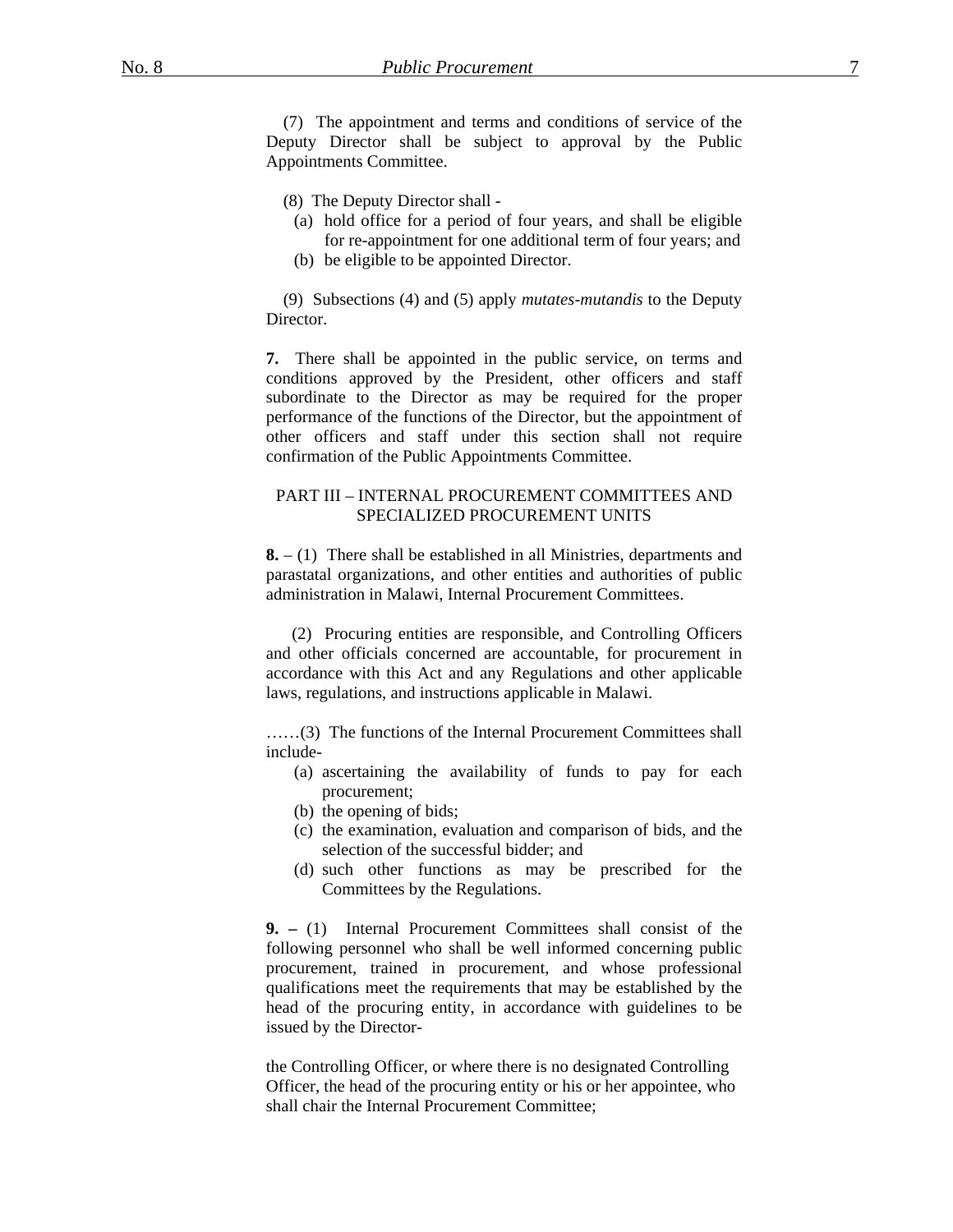- (a) at least a procurement professional, an accountant or other budget professional, as well as an engineer or technician familiar with the substance of the procurement; and
- (b) in the case of procurement exceeding such threshold as may be prescribed by the Director for goods, works and consultancy services, up to three external members nominated by the Director, who shall be-
	- (i) a procurement professional;
	- (ii) a technical expert and professional in the relevant field; and
	- (iii) a neutral member from agencies such as the National Audit Office, Accountant General or Ministry of Finance.

(2) The Chairman of the Internal Procurement Committee in a Ministry, department, parastatal organization or other type of procuring entity subject to this Act, shall accept nominations of external members the Director made pursuant to subsection (1) (c), and such external members shall be in addition to the normal internal membership of the Internal Procurement Committee.

**10.** Heads of procurement agencies and heads of other public departments and organizations may establish specialized procurement units or, in the case of procurement entities with low levels of procurement, shared specialized procurement units, and assign to such units authority to conduct procurement activities in accordance with this Act and the Regulations.

**11.** The specialized procurement units established pursuant to section 10 shall be staffed with personnel trained in public procurement, and shall include at least two specialists whose professional qualifications have been certified by the Director to meet the requirements that shall have been issued by the Director.

**12.** The Director shall develop and recommend to the Minister a career development and management programme, and a system for selection, appointment and termination of appointment for the cadre of procurement professionals.

# PAR IV – GENERAL PROCUREMENT PROVISIONS

**13. –** (1) The principles and rules in this Part apply to the ascertainment by procuring entities of the qualifications of bidders at any stage of the procurement proceedings, including prequalification proceedings if they take place, or at any other stage.

 (2) In order to enter into a procurement contract, a bidder must qualify by meeting the criteria the procuring entity considers appropriate.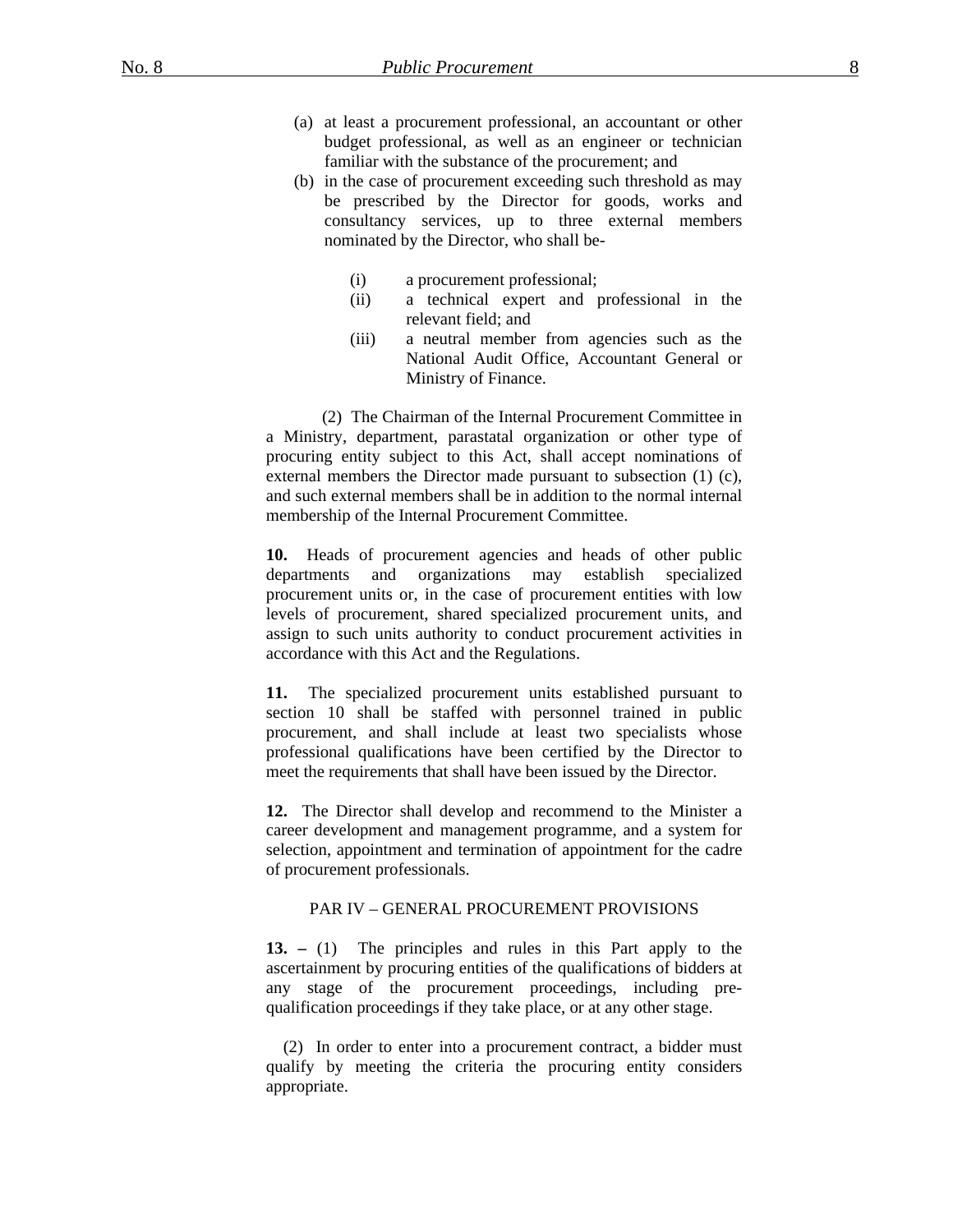- (3) The criteria referred to in subsection(2) concern-
	- (a) only professional and technical qualifications;
	- (b) legal capacity;
	- (c) financial resources and condition;
	- (d) past performance, including history of legal disputes, conviction of a bidder, or of its directors or officers, of any criminal offence related to their professional conduct or the making of false statements or misrepresentations as to its qualifications to enter into a procurement contract within a period of three years preceding the commencement of the procurement proceedings;
	- (e) debarment; and
	- (f) payment of taxes.

 (4) The Procuring entity is entitled to demand from bidders documentation reflecting their qualification data at any stage of the procurement proceedings.

 (5) Any requirement established pursuant to this section shall be set forth in the pre-qualification documents, if any, and in the bidding documents, and shall apply equally to all bidders without discrimination and only the criteria referred to in subsection (2) may be applied.

 (6) In the case of procurement of a particularly high value or complexity, the procuring entity may engage in pre-qualification proceedings with a view to identifying, prior to the submission of tenders, proposals or offers, bidders that are qualified.

 (7) The procuring entity shall provide pre-qualification documents to all bidders responding to the invitation to pre-qualify, and the pre-qualification documents shall provide bidders with all the information required to prepare and submit applications for prequalification.

**14.** In order to be eligible to be awarded a procurement contract, a bidder must be registered, depending upon the nature of the contract, with the Registrar of Companies, or with the National Construction Industry Council of Malawi, or such other entity as may be prescribed by regulations, but the sole absence of an application for entry in the registry or classification system is not ground for exclusion of a bidder from participation in procurement proceedings.

**15.** In the preparation of bidding and pre-qualification documents, any specifications, plans, drawings and designs goods, setting forth the technical or quality characteristics of the goods, construction or services to be procured, and requirements concerning testing and test methods, packaging, marking, labeling,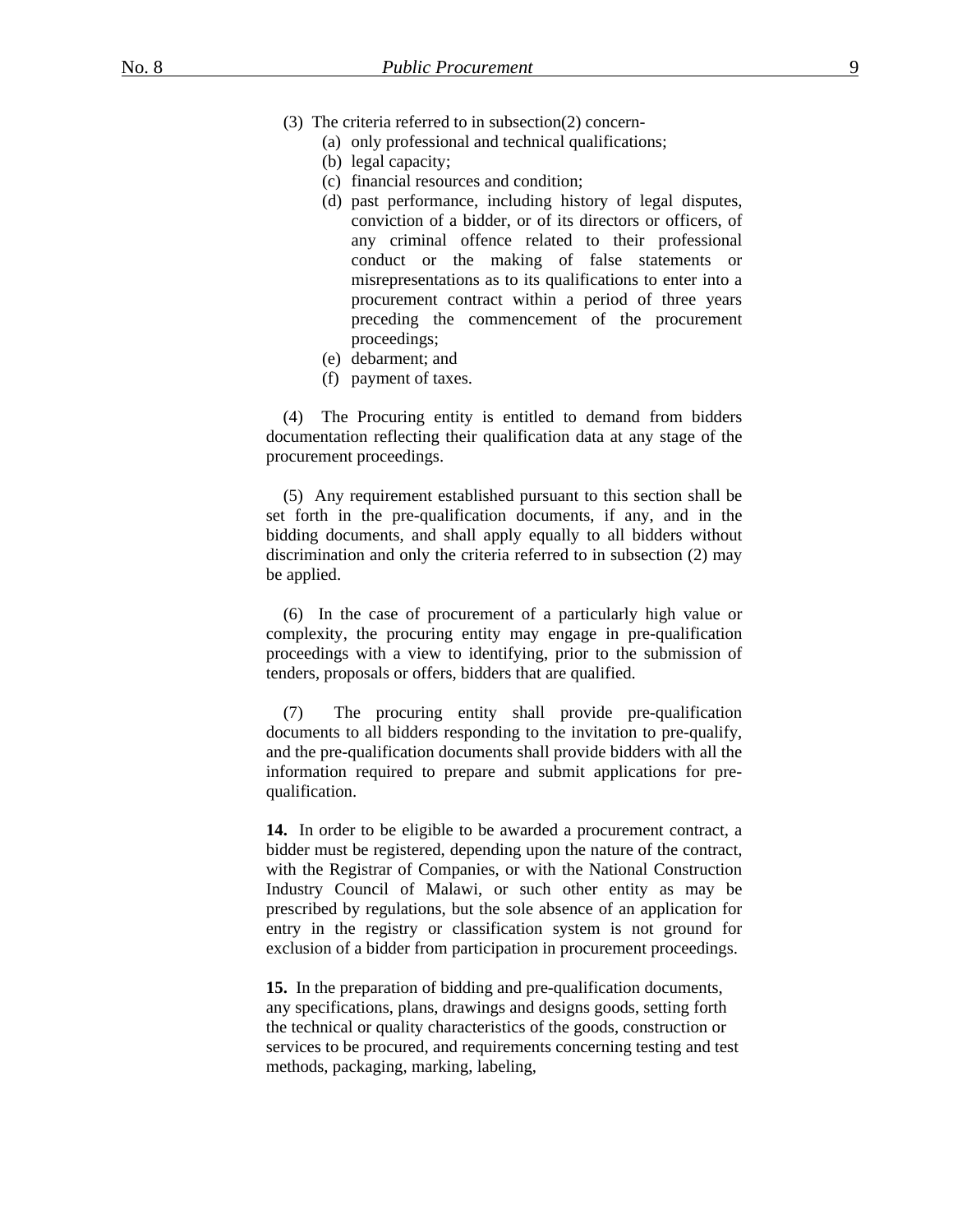or conformity certification, symbols and terminology, or description of services, and any contract terms, shall be drawn up in an objective, and performance and function based manner so as to maximize competition and avoid creating obstacles to participation by bidders in the procurement proceedings, while ensuring that applicable national and international standards and the requisite quality levels are met.

**16.** Subject to other provisions of this Act, all documents, notifications, decisions and other communications referred to in this Act and in the Regulations required to be submitted by the procuring entity to a bidder or by a bidder to the procuring entity shall be in writing:

 Provided that of other forms of communication may be used if a record of the content of the communications is preserved, and all other requirements set forth in this Act and Regulations are met.

**17.** The Director may devise a strategy for, and to promote, the application of modern information and technology communications technology to public procurement.

**18. –** (1) Public officials involved in requisitioning, planning, preparing, and conducting procurement proceedings, and administering the implementation of procurement contracts, shall-

- (a) discharge their duties impartially so as to assure fair competitive access to public procurement by bidders;
- (b) always act in the public interest, and in accordance with the objectives and procedures set forth in this Act and the Regulations;
- (c) at all times avoid conflicts of interest, and the appearance of impropriety, in carrying out their duties and conducting themselves, and shall not interfere in the work of Internal Procurement Committees; and
- (d) not commit or abet corrupt or fraudulent practices, including the solicitation or acceptance of improper inducements.
- (2) Bidders and suppliers shall not engage in or abet-
	- (a) corrupt practices, such as the offering of improper inducements;
	- (b) fraudulent practices, including misrepresentation of facts in order to influence a procurement process or the execution of a contract;
	- (c) collusion among bidders, prior to or after bid submission, designed to establish bid prices at artificial, non-competitive levels and to deprive the procuring entity of the benefits of free and open competition.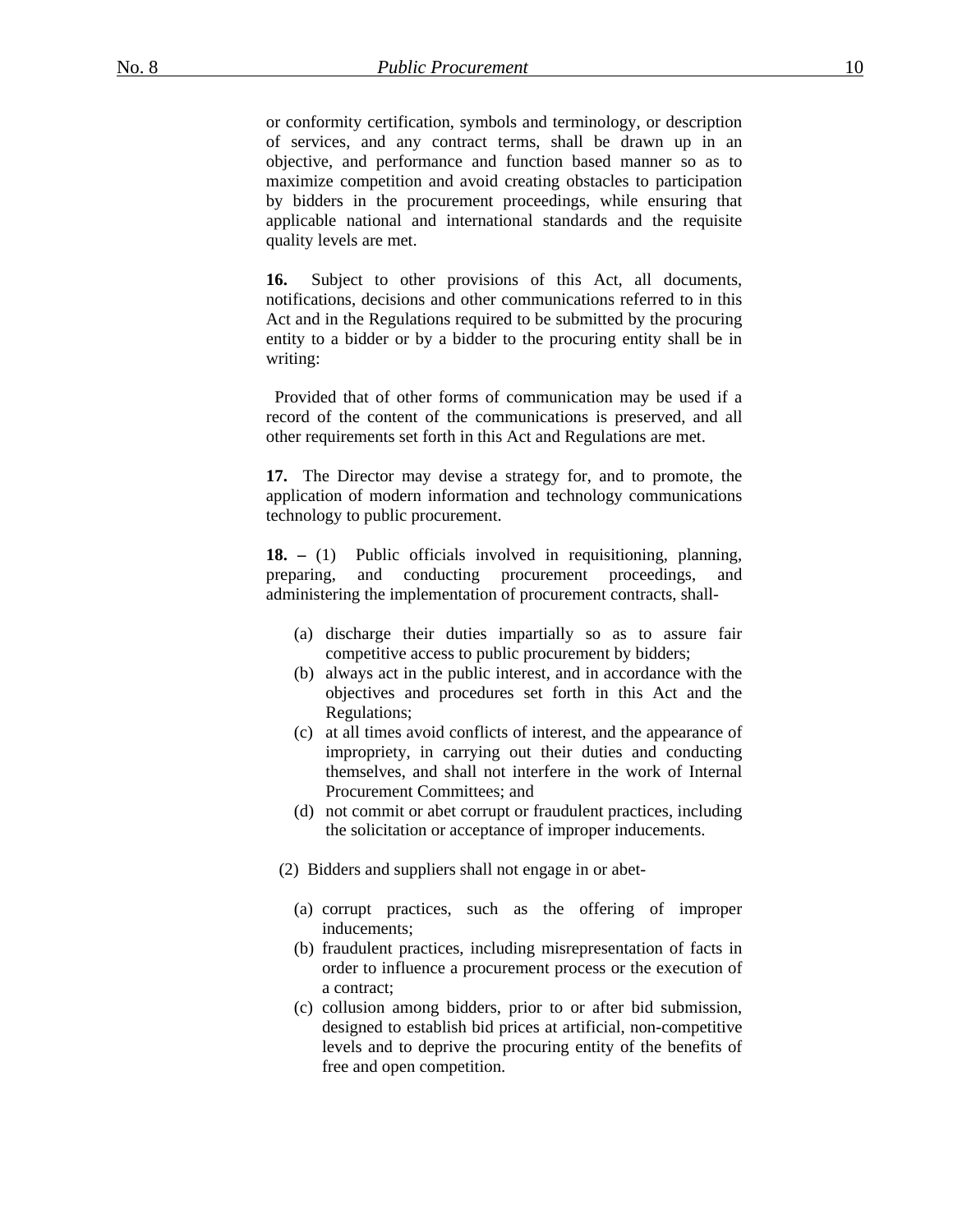(3) Any information concerning the occurrence or attempt of corrupt or fraudulent practices shall be reported immediately to the head of the procuring entity, to the Director and to the relevant lawenforcement authorities.

- (4) A Procuring entity shall
	- (a) reject a bid if the bidder offers, gives or agrees to give an inducement referred to in subsection (1) (d), or otherwise attempts to influence procurement decisions;
	- (b) promptly notify the rejection to the bidder concerned; and
	- (c) inform the Director and the relevant law-enforcement authority.

 (5) All public officials shall keep confidential the information that comes into their possession relating to the procurement proceeding and to bids, including bidders' propriety information.

 (6) Any person who contravenes subsection (5) shall be guilty of an offence, and shall be liable to a fine of K50,000 and to imprisonment for two years; and shall in addition be liable to disciplinary action.

 (7) Every procurement officer and member of an Internal Procurement Committee shall upon the assumption of his or her functions, take an oath in the prescribed form, with specific reference to the obligation to adhere to rules of conduct set forth in this Act, the Regulations, instructions and other applicable requirements, and to execute the duties and tasks properly.

**19.**- (1) If a public official or member of an Internal Procurement Committee, acquires any pecuniary interest, direct or indirect, in any matter to be determined by the Committee he or she shall declare the interest in accordance with the procedures set forth in the Regulations, and shall recuse himself or herself from acting in any way in that matter and shall not take part in the consideration or discussion of, or vote on any question with respect to the matter.

 (2) Any person who contravenes subsection (1) shall be guilty of an offence and liable to a fine of K50,000 and to imprisonment for two years.

**20.** The Director may, after reasonable notice to the bidder or supplier, and after providing reasonable opportunity for that bidder or supplier to be heard and consultation with the affected procuring entities, exclude a bidder or supplier from participation in procurement for the misconduct prescribed in this Act and the Regulations, in accordance with procedures set out in the Regulations.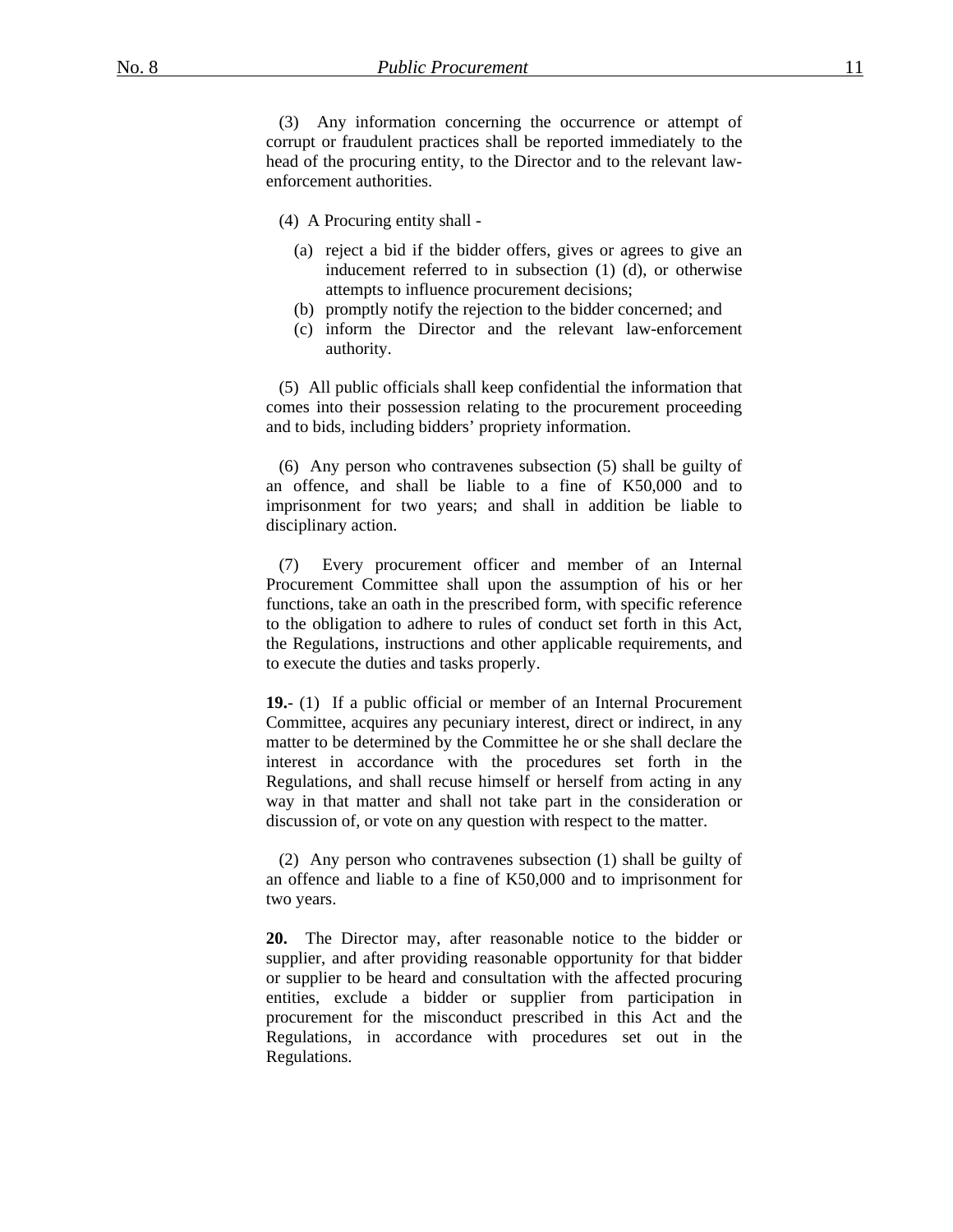**21.** Procuring entities shall plan procurement with a view to achieving maximum value for public expenditures and the other objectives set forth in this Act, and in accordance with the applicable budgetary procedures.

 $22. - (1)$  Procuring entities are responsible for the administration of procurement contracts into which they enter, and to that end, procuring entities shall establish procedures for contract administration and provide the necessary material and human resources for their implementation.

 (2) Procuring entities may agree to the submission to arbitration of disputes in the performance of procurement contracts.

**23.** A procuring entity may -

- (a) reject all bids at any time prior to the acceptance of a bid, without incurring thereby any liability to the bidders;
- (b) cancel the procurement proceedings in the public interest, without incurring thereby any liability to the bidders;
- (c) terminate a procurement contract for convenience, if it is determined to be in the public interest, and subject to payment for work satisfactorily completed, or services satisfactorily performed prior to the effective date of termination and for reimbursable expenses actually incurred, or for any goods specially manufactured under the procurement contract, and reasonable termination costs, but excluding lost profit.

**24.** A procuring entity shall, upon request of an unsuccessful bidder, communicate to the bidder the grounds for the rejection of its application to pre-qualify, or of its bid.

**25.** The manner of entry into force of procurement contract shall be indicated in the bidding documents.

**26.** A procuring entity shall promptly publish notice of all procurement contract awards when the price of the award exceeds the level set by regulation, and the notice, which shall indicate the contract price and the name and address of the successful bidder, shall be published in the *Gazette.*

**27.** – (1) A procuring entity shall maintain a record and preserve documentation of the procurement proceedings, including originals of bids received.

 (2) The documentation referred to in subsection (1) shall be maintained for a period of five years from the date of a decision to cancel or terminate the procurement action, the date of contract award, or the date of contract completion, whichever comes later.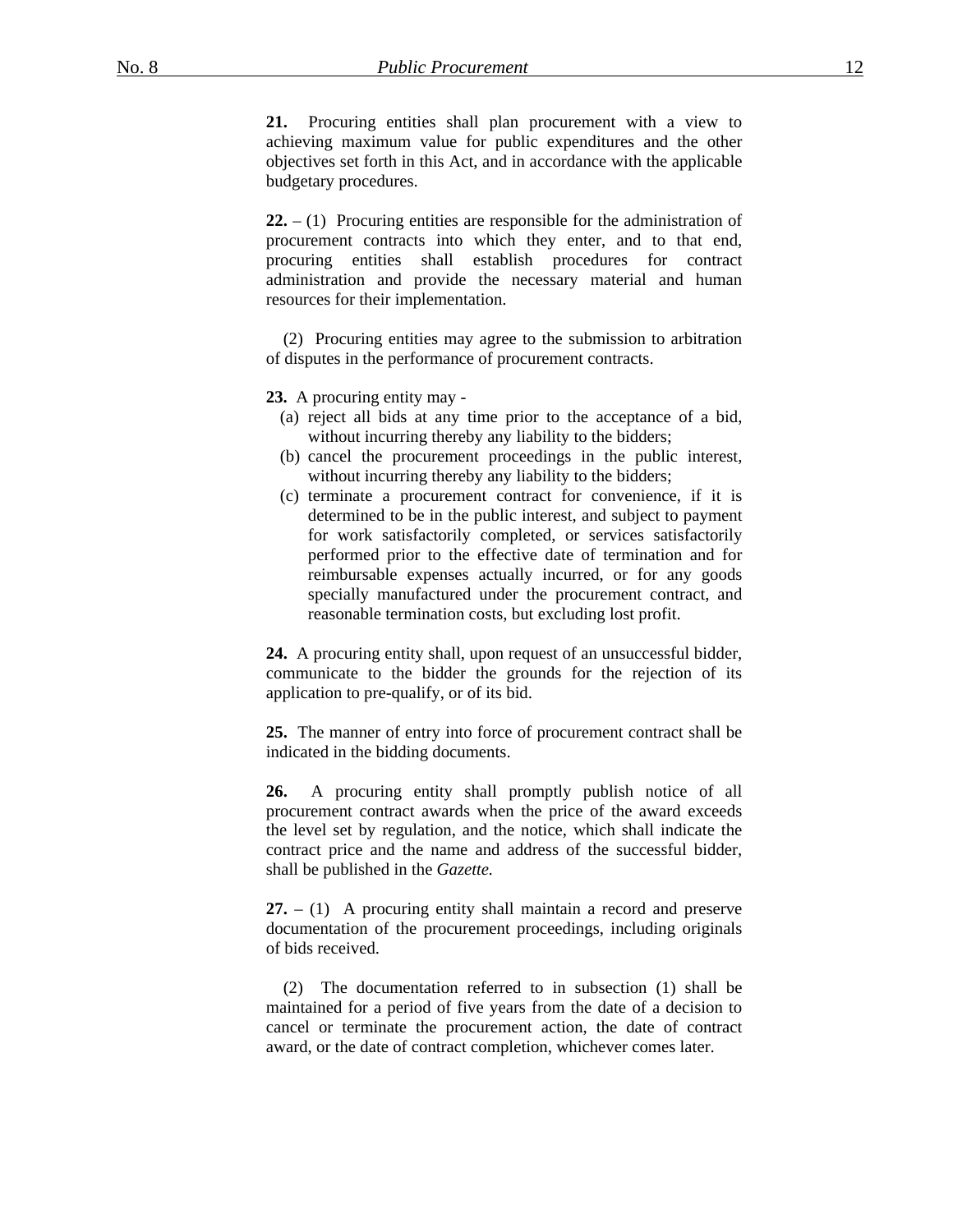(3) Information to be included in the record referred to in subsection (1) shall, to the extend applicable, include -

- (a) a description of the object of the procurement;
- (b) a list of the participating bidders and their qualifications;
- (c) bid prices;
- (d) a summary of the evaluation of bids;
- (e) summary of any review proceedings and decisions thereon;
- (f) requests for clarification, and responses thereto;
- (g) a statement of grounds for cancellation of procurement proceedings;
- (h) a statement of grounds for choice of a procurement method other than tendering or request for proposals for services;
- (i) a statement of grounds for reduction of bid-preparation periods; and
- (j) information concerning rejection of bids pursuant to sections 18 and 23.

 (4) The record referred to in subsection (1) shall, on request, be made available to any person after a bid has been accepted, unless any portion of the record is required to be disclosed at an earlier point in time pursuant to regulation, or by order of a competent court.

 (5) The disclosure referred to in subsection (4) may be restricted in the case of national defence or national security related procurement to the extent that such procurement is determined to be of a sensitive nature, in accordance with the schedule of items eligible for such special treatment set forth in the Regulations.

 (6) Every record under this section shall be prepared in a manner that avoids disclosure of proprietary commercial information.

**28.** - (1) It is the policy of the Government to provide maximum opportunities for small and medium-sized enterprises to participate as suppliers, contractors, consultants and subcontractors in public procurement.

 (2) Heads of procuring entities are responsible for effectively implementing the small and medium-sized enterprise promotion programmes within their activities, including achieving programme goals, and shall ensure that procurement personnel maintain knowledge of small and medium-sized enterprise promotion programme requirements and take all reasonable action to increase participation in procurement by those enterprises.

**29.** – (1) Every Controlling Officer and head of a department or parastatal organization is financially responsible for the general supervision and control of stores and stores accounts in his Ministry or Department or Parastatal organization, and for ensuring that the members of the store-keeping staff perform their duties satisfactorily.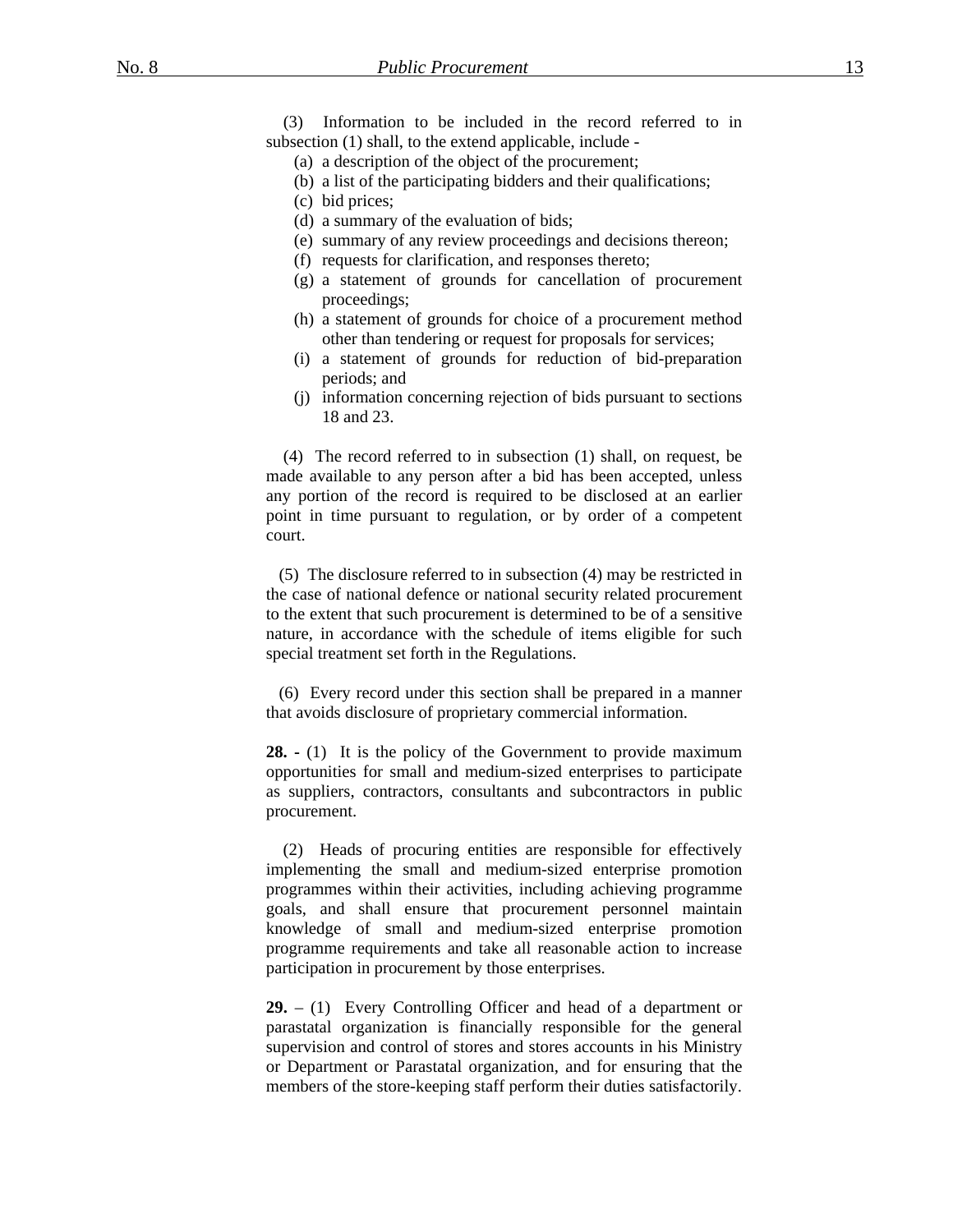(2) In formulating and updating procedures for supply management, modern information and communications technology shall be applied to the maximum practical extent.

 (3) The Minister, on the recommendation of the Director, may promulgate regulations governing -

- (a) the management of supplies during their entire life cycle;
- (b) transfer of excess supplies; and
- (c) the sale, lease or disposal of surplus supplies by public auction, tendering with sealed bids, or other appropriate method owning or disposing agency shall be entitled as of right to purchase any such supplies.

## PART V – METHODS OF PROCUREMENT AND THEIR CONDITIONS FOR USE

**30.** – (1) Public procurement shall be realized by means of open tendering proceedings, subject to the exceptions provided in this section, and outlined in the Schedule.

 (2) Subject to the approval of the Director, the application of subsection (1) may be waived in the case of national-defense or national-security-related procurement to the extent that such procurement is determined to be of a sensitive nature, in accordance with the schedule of items eligible for such special treatment set forth in the Regulations, but so however that items such as general stores, informs, stationary, computers, and standard vehicles may not be classified as sensitive items.

- (3) Restricted tender may be held in the following cases, namely
	- (a) when the goods, works or services are only available from a limited number of suppliers, all of whom are known to the procuring entity;
- (b) when the time and cost of considering a large number of tenders is disproportionate to the value of the procurement.

 (4) A tender may be held in two stages in the following cases, namely -

- (a) when it is not feasible at the outset of the procurement proceedings to define fully the technical or contractual aspects of the procurement;
- (b) when, because of the complex nature of the goods, works and services to be produced, the procuring entity wishes to consider various technical or contractual solutions, and to negotiate with bidders about the relative merits of those variants, before deciding on the final technical or contractual specifications.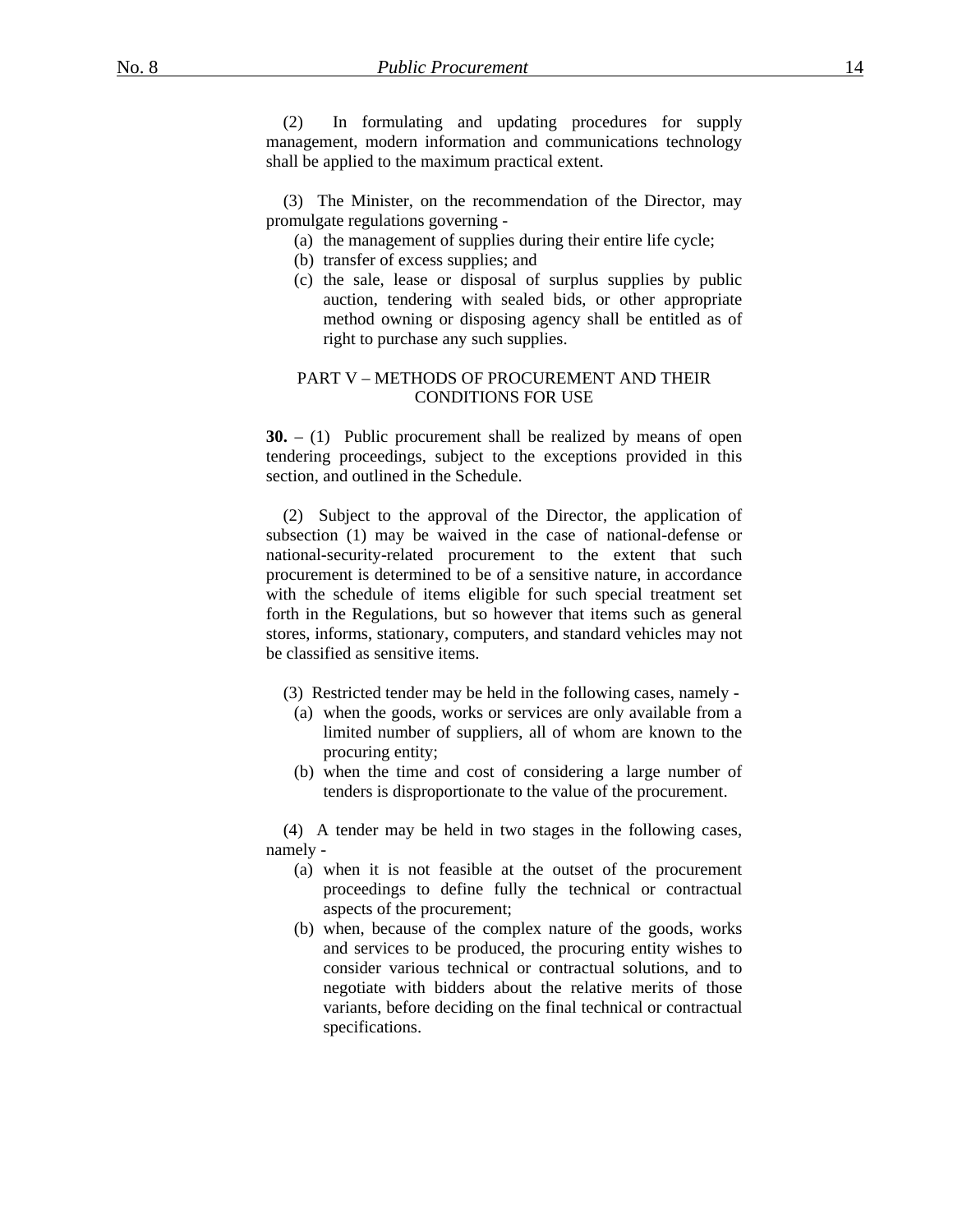(5) A tender in which the participation of foreign bidders is solicited ("international tender") shall involve publication in the international media of the invitation to submit tenders, or to apply for pre-qualification, if such procedures take place in accordance with section 13.

(6) An international tender shall be held in the following cases -

- (a) when the estimated value of the stated procurement exceeds the amount set by regulation;
- (b) when the goods, works or services are not available under competitive price and other conditions from more than two suppliers in Malawi; or
- (c) when a supplier was not identified by a national tendering proceeding.

 (7) Request for proposals for services is the method to be used for the procurement of consultants' services and other types of intellectual services.

 (8) The request for quotations method may be used for the procurement of -

- (a) readily available commercially standard goods not specially manufactured to the particular specifications of the procuring entity, when the estimated value of the procurement does not exceed the amount set by regulation;
- (b) small works, when the estimated value of the procurement does not exceed the amount set by regulation;
- (c) routine services, when the estimated value of the procurement does not exceed the amount set by regulation.

 (9) Local request-for-quotations proceedings shall be used when the desired goods, construction or services are ordinarily available from more than two sources in Malawi at competitive prices.

 (10) Public procurement by means of the single-source procurement method is permitted only in the following circumstances, namely -

- (a) when the estimated value of the procurement does not exceed the amount set in the Regulation;
- (b) when only one supplier has the technical capability or capacity to fulfill the procurement requirement, or only one supplier has the exclusive right to realize manufacture of the goods, carry out the works, or perform the services to be procured;
- (c) when there is an emergency need for the goods, works and services, involving an imminent threat to the physical safety of the population or of damage to property, and engaging in tendering proceedings or other procurement methods would therefore be impractical; or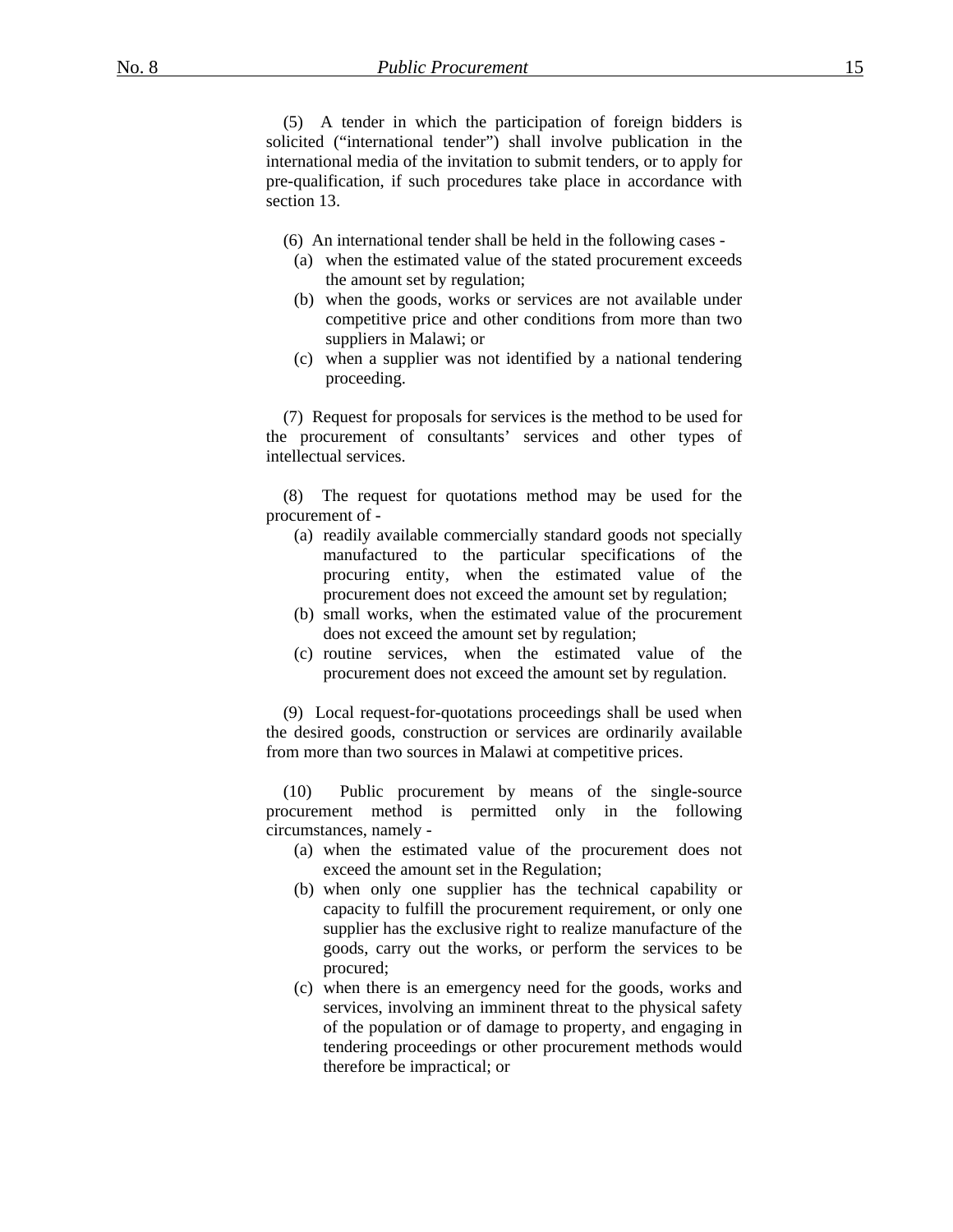(d) when the procuring entity, having procured goods, works and services from a supplier, determines that additional goods, construction or services must be procured from the same source for reasons of standardization or because of the need for compatibility with existing goods, equipment, technology, construction or services, taking into account the effectiveness of entity, the limited size of the proposed procurement in relation to the original procurement, the reasonableness of the price and the unsuitability of alternatives to the goods or services in question.

 (11) Use of a method of procurement other than tendering or, in the case of procurement of consultants' services, a method other than request for proposals, is subject to approval by the Director; and the procuring entity shall note in the record of the procurement proceedings the grounds for the choice of the procurement method.

 (12) Contracts for privately financed infrastructure projects, and related forms of private sector involvement is providing public services, shall be awarded on a competitive basis, and the procurement regulations and instructions issued pursuant to this Act shall set forth specific procedures to be followed in the application of one or more of the procurement methods set forth in this section to procurement of works and services carried out on the basis of private financing, including forms such as "build-operate-transfer".

# PART VI – MAIN PRINCIPLES AND PROCEDURES FOR METHODS OF PROCUREMENT

**31.** – (1) An invitation to tender, or an invitation to pre-qualify, shall be published in the local press and in the Gazette and, in the case of international tendering, shall also be published in internationally recognized papers in the English language, and in other media of wide international circulation, including the internet.

 (2) In addition to the publication referred to in subsection (1), the invitation to tender, or to apply for pre-qualification, shall be displayed in the head office of the procuring entity in a publicly accessible place

- (3) Bidding documents
	- (a) shall be provided to all bidders responding to the invitation to tender or, in the event of pre-qualification proceedings, to all bidders that have been pre-qualified;
	- (b) provide bidders with the information that they require in order to submit tenders that are responsive to the needs of the procuring entity; and
	- (c) include the terms of the contract.

 (4) If a fee is charged for the bidding documents, the fee may only reflect the cost of printing and distributing the documents.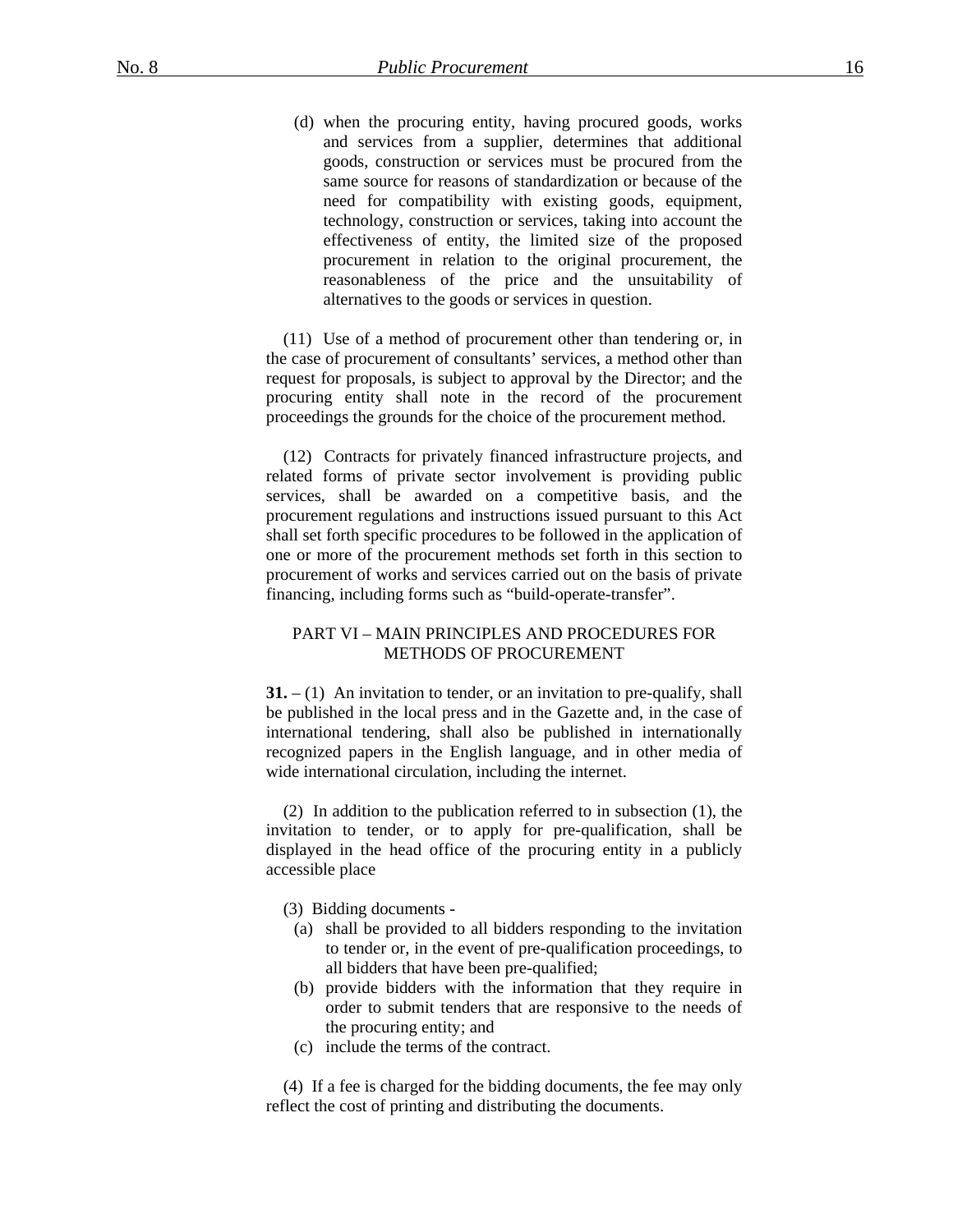(5) all bidders shall be provided the same information.

 (6) The procuring entity shall respond promptly to any request by a bidder for clarification of the bidding documents that is received by the procuring entity within a reasonable time prior to the deadline for the submission of tenders, and responses to such requests for clarification shall be circulated to all participating bidders.

 (7) A tender shall be submitted in writing, signed and in a sealed envelope.

 (8) The bidding documents may provide for submission of tenders electronically:

 Provided that measures are in place to protect the confidentiality of tenders, and to assure their attribution and integrity.

 (9) A procuring entity shall, upon request, provide to a bidder a receipt showing the date and time when its tender was received.

 (10) The deadline for submission of tenders shall be set taking into account the nature of the procurement and the time required for the preparation of tenders.

 (11) Tenders shall be opened at the time and place indicated in the bidding documents, and the time of opening of the tenders shall coincide with the deadline for submission of tenders.

 (12) Bidders or their representatives may attend the opening of tenders, at which the names and addresses of the bidders submitting tenders, and the tender prices, shall be read out and recorded.

 (13) Tenders shall be evaluated and compared only in accordance with the criteria, and their relative weight, as set forth in the bidding documents.

 (14) Tenders containing non-material deviations shall be evaluated, with the deviations being quantified in the manner indicated in the bidding documents.

 (15) No negotiations whatsoever may be held with bidders as to the substance or prices of their tenders.

 (16) The procuring entity may seek only clarifications of tenders, and may not solicit or accept changes in the substance or prices of tenders.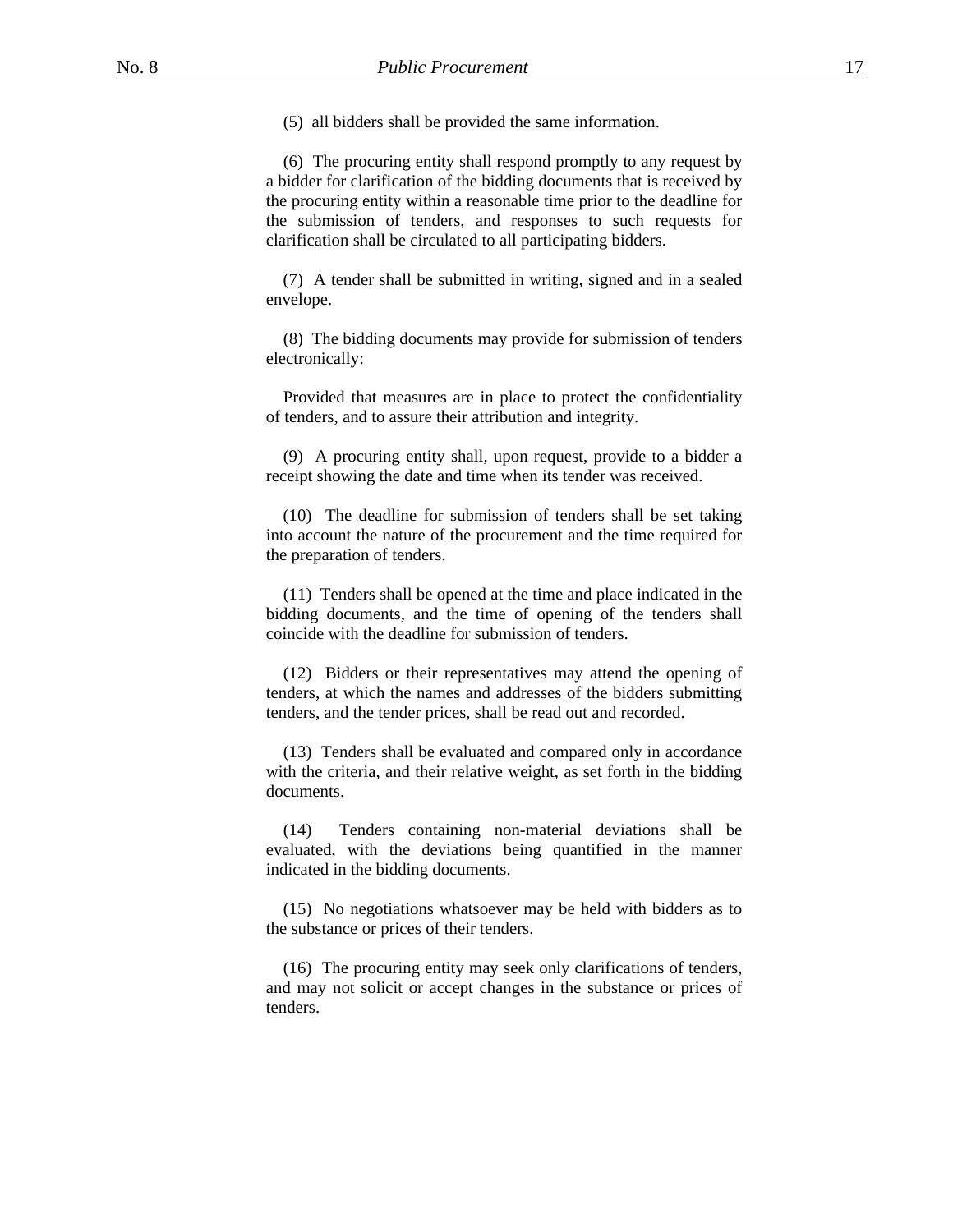(17) In the evaluation of tenders, a procuring entity may apply a margin of price preference in favour of domestic bidders in accordance with the Regulations:

Provided that the applicant of the margin of price preference in favour of domestic bidders has been disclosed in the bidding documents.

 (18) The successful tender shall be the tender with the lowest price, subject to any margin of preference provided in the bidding documents; alternatively, if so stipulated in the bidding documents, the successful tender shall be the lowest evaluated tender ascertained on the basis of price, subject to any margin of preference, and nonprice criteria specified in the solicitation documents.

 (19) Non-price criteria shall, to the extent practicable, be objective and quantifiable, and shall be given a relative weight in the evaluation procedure or be expressed in monetary terms wherever practicable.

 (20) Upon the entry into force of the procurement contract and, if so required, the provision by the successful bidder of a security for the performance of the contract, notice of the procurement contract shall be given to the other bidders, specifying the name and address of the bidder that has entered into the contract and the contract price.

**32.** – (1) When restricted tendering is employed on the grounds referred to in section 30 (3) *(a),* all suppliers capable of supplying the goods, works or services shall be solicited.

 (2) When restricted tendering is employed on the grounds referred to in section 30 (3) *(b),* the procuring entity shall solicit tenders from a minimum number of three suppliers.

 (3) The procedures for tendering proceedings set forth in section 31 and in the Regulations apply to restricted tendering proceedings, except to the extent they are modified by this section.

 $33. - (1)$  In the case of two-stage tendering proceedings, the bidding documents shall call upon bidders to submit, in the first stage of the two-stage tendering proceedings, initial tenders containing their proposals without a tender price, and the bidding documents may solicit proposals relating to the technical, quality or other characteristics of the goods, construction or services, as well as to contractual terms and conditions of supply, and where relevant, the professional and technical competence and qualifications of the bidders.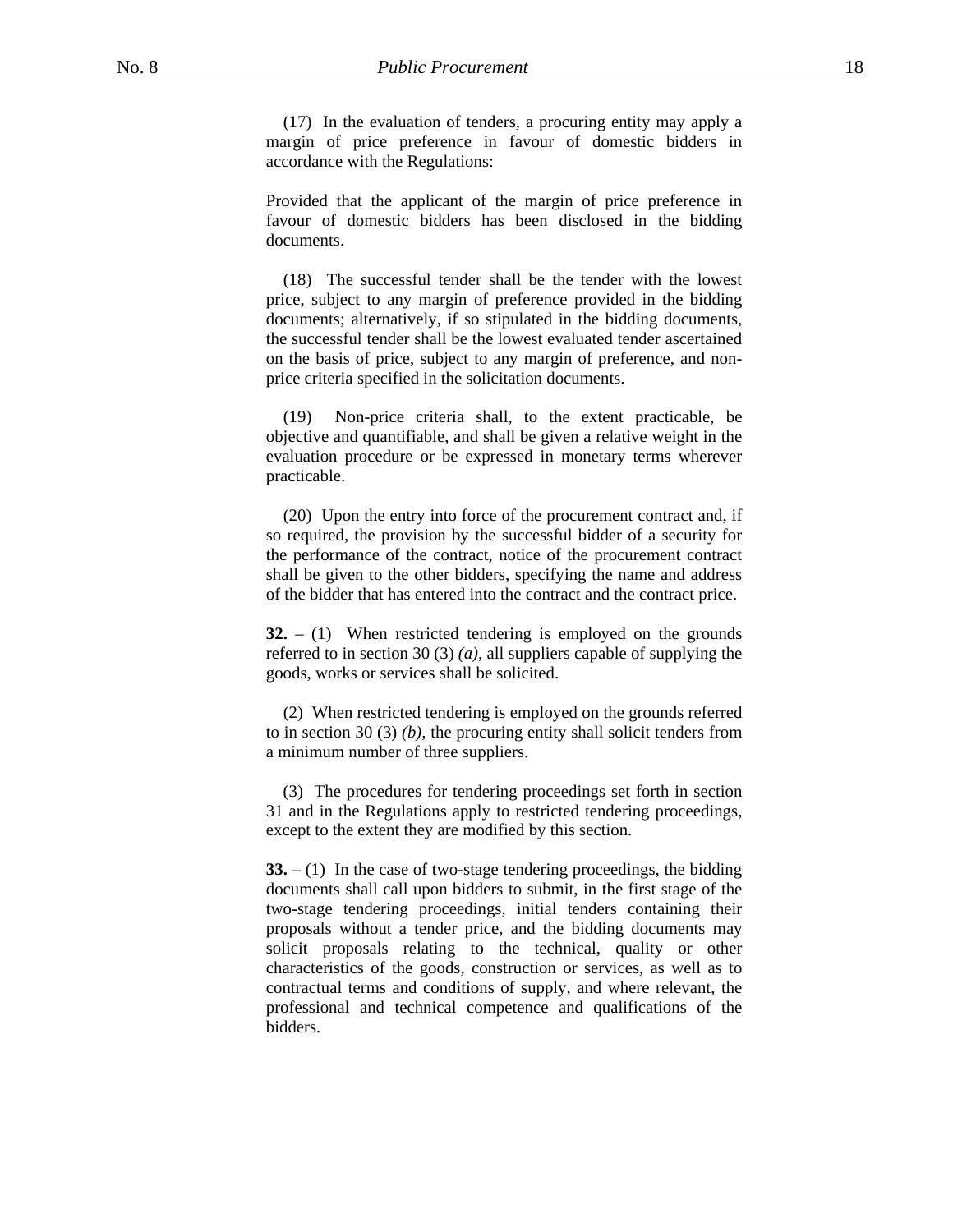(2) A procuring entity may, in the first stage of the two-stage tendering proceedings, engage in negotiations with any bidder whose tender has not been rejected concerning any aspect of its tender.

 (3) In the second stage of the two-stage tendering proceedings, a procuring entity shall invite bidders whose tenders have not been rejected to submit final tenders with respect to a single set of specifications.

 (4) In formulating the specifications referred to in subsection (3), a procuring entity may delete or modify any aspect originally set forth in the solicitation documents, and any deletion, modification or addition regarding the technical or quality characteristics of goods, construction or services to be procured, and any criterion originally set forth in those documents for evaluating and comparing tenders and for ascertaining the successful tender, shall be communicated to all bidders in the invitation to submit final tenders.

 (5) A bidder not wishing to submit a final tender in accordance with subsection (4) may withdraw from the tendering proceedings without forfeiting any tender security that the bidder may have been required to provide.

 (6) The procedures for tendering proceedings set forth in section 31 and in the Regulations apply to two-stage tendering proceedings, except to the extent they are modified by this section.

**34.** – (1) A procuring entity shall provide the request for proposals for services to a short list of at least three, but not more than six bidders.

 (2) In order to establish the short list for purposes of subsection (1) the procuring entity may seek expressions of interest from as wide a geographic area as feasible by publishing a non-binding notice in the Gazette, as well as in a newspaper of wide circulation or in a relevant trade publication or technical or professional journal; and the procuring entity shall give first consideration to those bidders expressing interest that possess the relevant qualifications.

 (3) The request for proposals for services under subsection(1) shall provide bidders with the information necessary to enable them to participate in the procurement proceedings and to submit bids that are responsive to the needs of the procuring entity.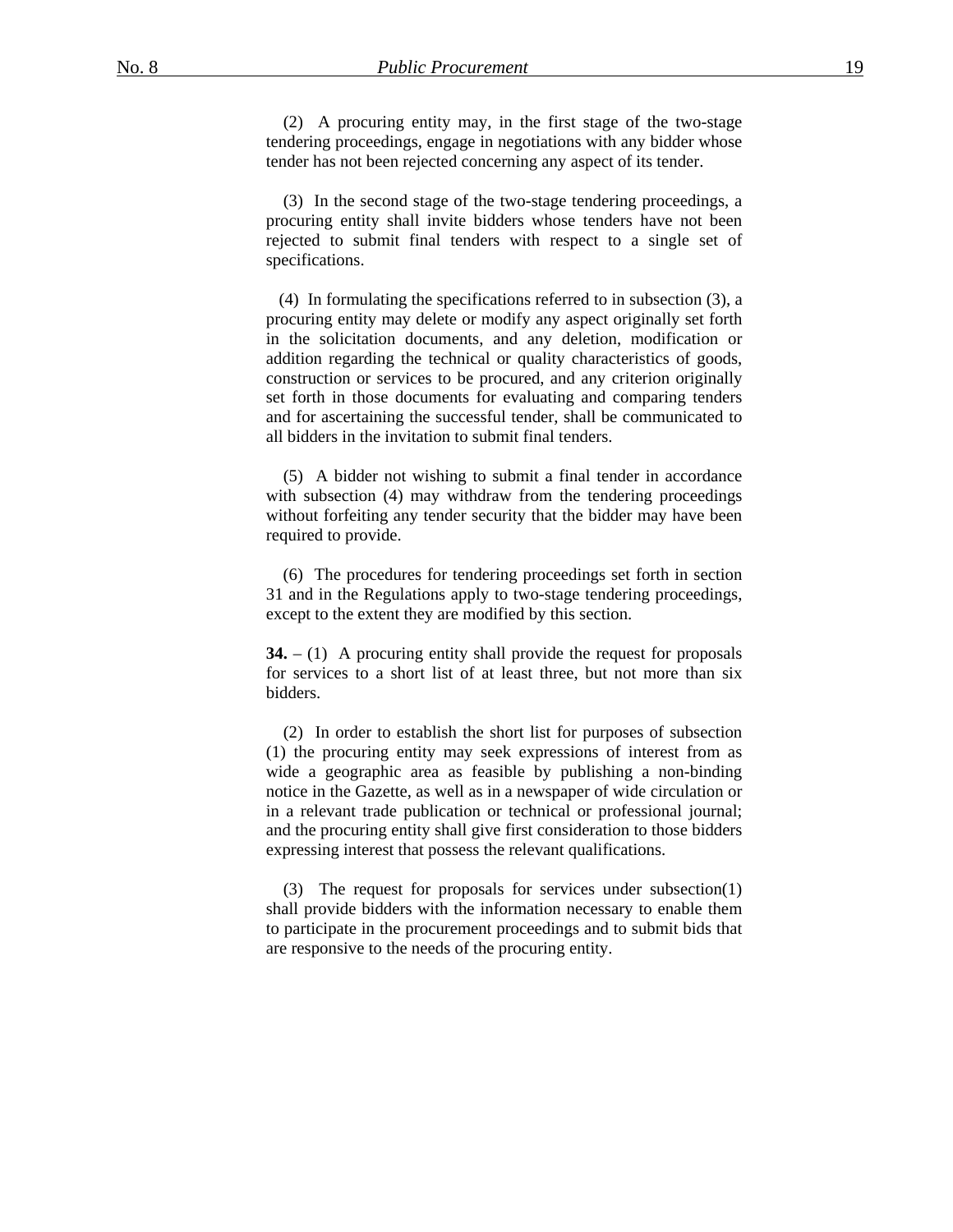(4) The Procuring entity shall set the deadline for submission of proposals for services so as to allow sufficient time for preparation of proposals.

 (5) Any modification or clarification of the request for proposals, including modification of the criteria for evaluating proposals referred to in subsection (7), shall be communicated to all bidders participating in the request-for-proposals proceedings.

 (6) The price of a proposal for services shall be considered by the procuring entity only after completion of the technical evaluation.

 (7) Any award by the procuring entity shall be made to the bidder whose proposal best meets the needs of the procuring entity as determined in accordance with the criteria for evaluating the proposals, and final selection procedures set forth in the request for proposals, which may, in accordance with the Regulations, include -

(a) quality and cost based selection;

- (b) quality based selection; or
- (c) least cost selection.

 (8) The successful bidder shall not be permitted to substitute key staff, unless both parties agree that undue delay in the selection process makes such changes unavoidable or that such changes are critical to meet the objectives of the assignment; and the key staff proposed for substitution shall have qualifications equal to or better than the key staff initially proposed.

 (9) Any negotiations with a bidder referred to in subsection (7) in the award of a contract shall include, and may only concern, discussions of the terms of reference, the methodology, staffing, procuring entity inputs, and special conditions of the contract; and the negotiations shall not -

- (a) substantially alter the original terms of reference or the terms of the contract so as to affect the quality of the final product, its cost, and the relevance of the initial evaluation; or
- (b) reduce work inputs solely to meet the budget, and the final terms of reference and the agreed methodology shall be incorporated in the "Description of Services", which shall form part of the contract.

**35.** – (1) A procuring entity shall request quotations from at least three bidders.

 (2) A request for quotations shall contain a clear statement of the requirements of the procuring entity as to quality, quantity, terms and time of delivery as well as any other special requirements.

 (3) Bidders shall be given adequate time to prepare their quotations, and each bidder is permitted one quotation, which may not be altered or negotiated, and shall be submitted in written form, including facsimile or telex or in any other form that leaves a record of the content of the communication and is acceptable to the procuring entity.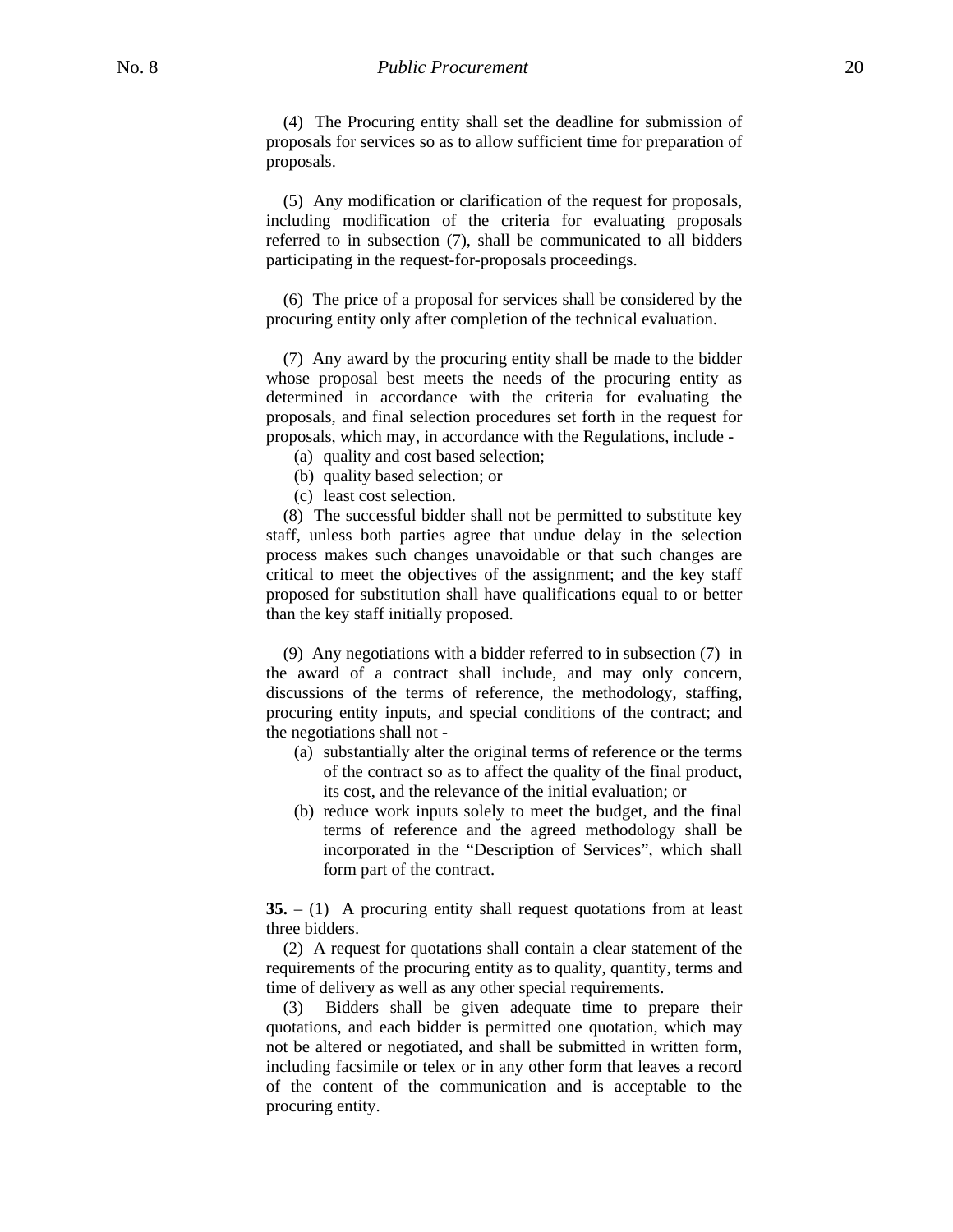(4) The procuring entity shall place a purchase order with the bidder that provided the lowest-priced responsive bid, and the successful bidder shall provide written confirmation of the purchase order.

**36.** – (1) Where a procuring entity engages in single-source procurement on the grounds referred to in section 30 (10) (a) through (d), it shall prepare a written description of its needs and any special requirements as to quality, quantity, terms and time of delivery, and may negotiate with the sole bidder.

> (2) Procurement carried out on a single source basis shall be embodied in a written contract or purchase order.

#### PART V - REVIEW

**37.**  $- (1)$  Subject to subsection (2), any bidder that claims to have suffered, or that may suffer, loss or injury due to a breach of a duty imposed on the procuring entity by this Act or the Regulations, may seek review in accordance with this Part.

 (2) The following do not constitute grounds for the review under subsection (1)-

- (a) the choice of a selection procedure in request for proposals for services, in accordance with the Regulations;
- (b) a decision by the procuring entity under section 23 to reject all tenders, proposals, offers or quotations;
- (c) a refusal by the procuring entity to respond to an expression of interest in participating in requests for proposals for services under section 34 (1).

**38.**- (1) An application for a review pursuant to section 37 shall be made prior to the entry into force of a contract, in the first instance, in writing, to the head of the procuring entity.

 (2) The head of the procuring entity shall not entertain an application for review unless it was submitted within ten working days of the bidder submitting the application becoming aware of the circumstances giving rise to the application, or of when that bidder should have become aware of those circumstances, whichever is earlier.

 (3) The head of the procuring entity shall render a decision on the application within ten days of the submission of the application for review.

 (4) Appeals against the decision of the head of procuring agency shall be made to the concerned Minister or, in the case of procurement whose value exceeds the threshold prescribed in the Regulations, to the Director: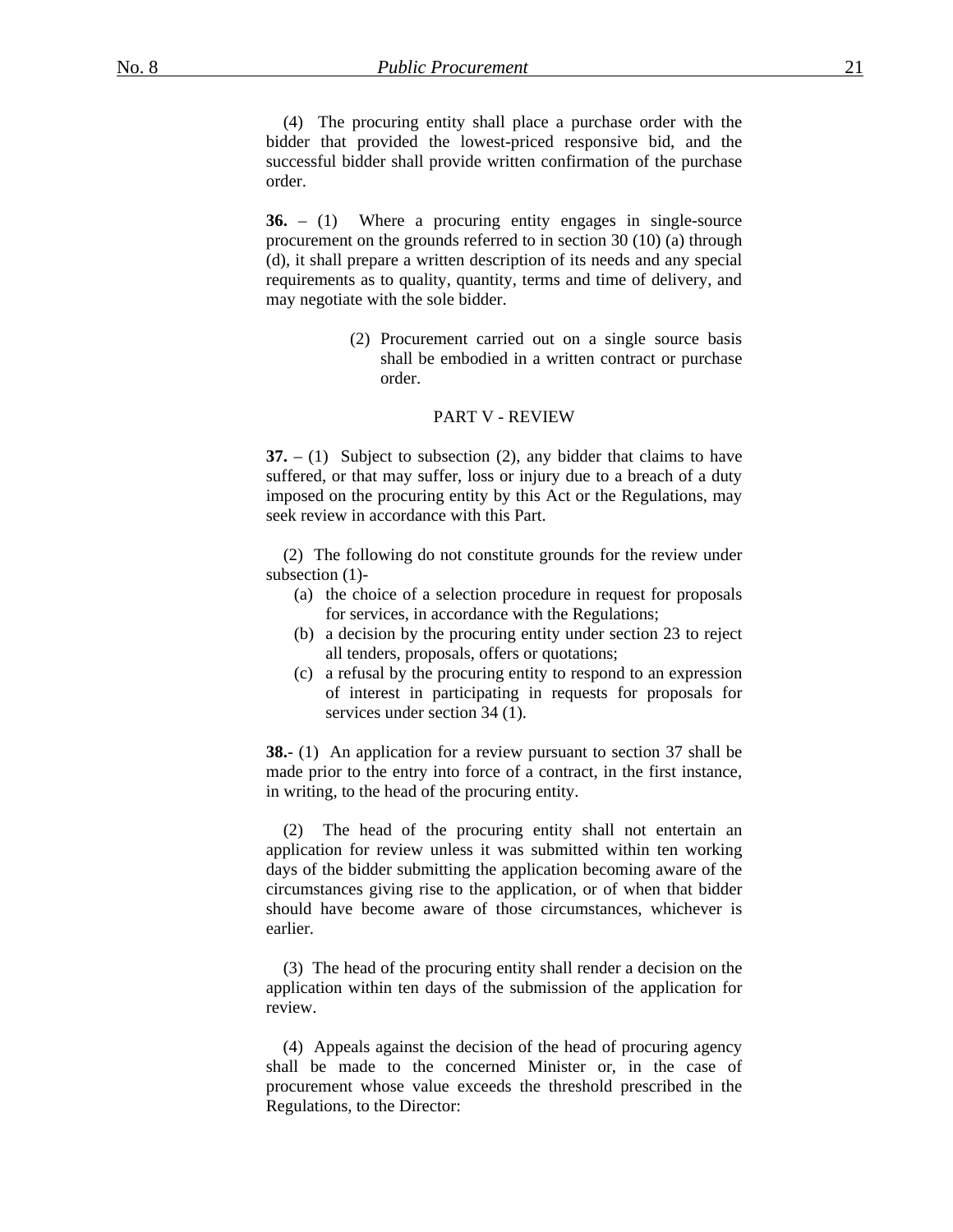Provided that the appeal is submitted within ten working days of the date of the decision of the head of the procuring entity;

 (5) An application for review may be made to the Director in the following circumstances -

(a) in the form of an appeal by the complaining bidder of a decision by the head of the procuring entity:

Provided that the appeal is submitted within ten working days of the date of the decision of the head of the procuring entity;

(b) in the event that the head of the procuring entity fails to render a decision within the period specified in subsection (3):

Provided that the application for review is filed within ten working days of the expiry of the time period for the decision by the head of the procuring entity;

(c) in the case of an application for review being submitted in the first instance to the Director, if the procurement contract has already entered into force:

Provided that such an application shall not be entertained unless it is submitted to the Director within ten working days of when the bidder submitting became aware of the circumstances giving rise to the complaint, or of when that bidder should have become aware of those circumstances, whichever is earlier.

 (6) For the purposes of hearing applications for review under this section, the Director shall establish a standing review committee (in this Act otherwise referred to as the "Review Committee") which shall consist of members of high integrity with experience in the different fields of procurement and procurement procedures, but with no direct or indirect personal involvement in public procurement functions during the period of their service on the Review Committee, and from the members of the Committee, the Director shall convene three-member *ad hoc* review committees to decide upon applications for review brought to the Director.

 (7) The Review Committee established under subsection (6) shall render a decision under this Part within ten working days after receiving the complaint.

 (8) Unless the complaint is dismissed, the remedies that may be ordered by the Review Committee may include -

- (a) declaring the legal rules or principles that govern the subject-matter of the complaint, and directing the procuring entity to act or to proceed in a lawful manner or to reach a lawful decision;
- (b) prohibiting the procuring entity from acting or deciding unlawfully or from following an unlawful procedure;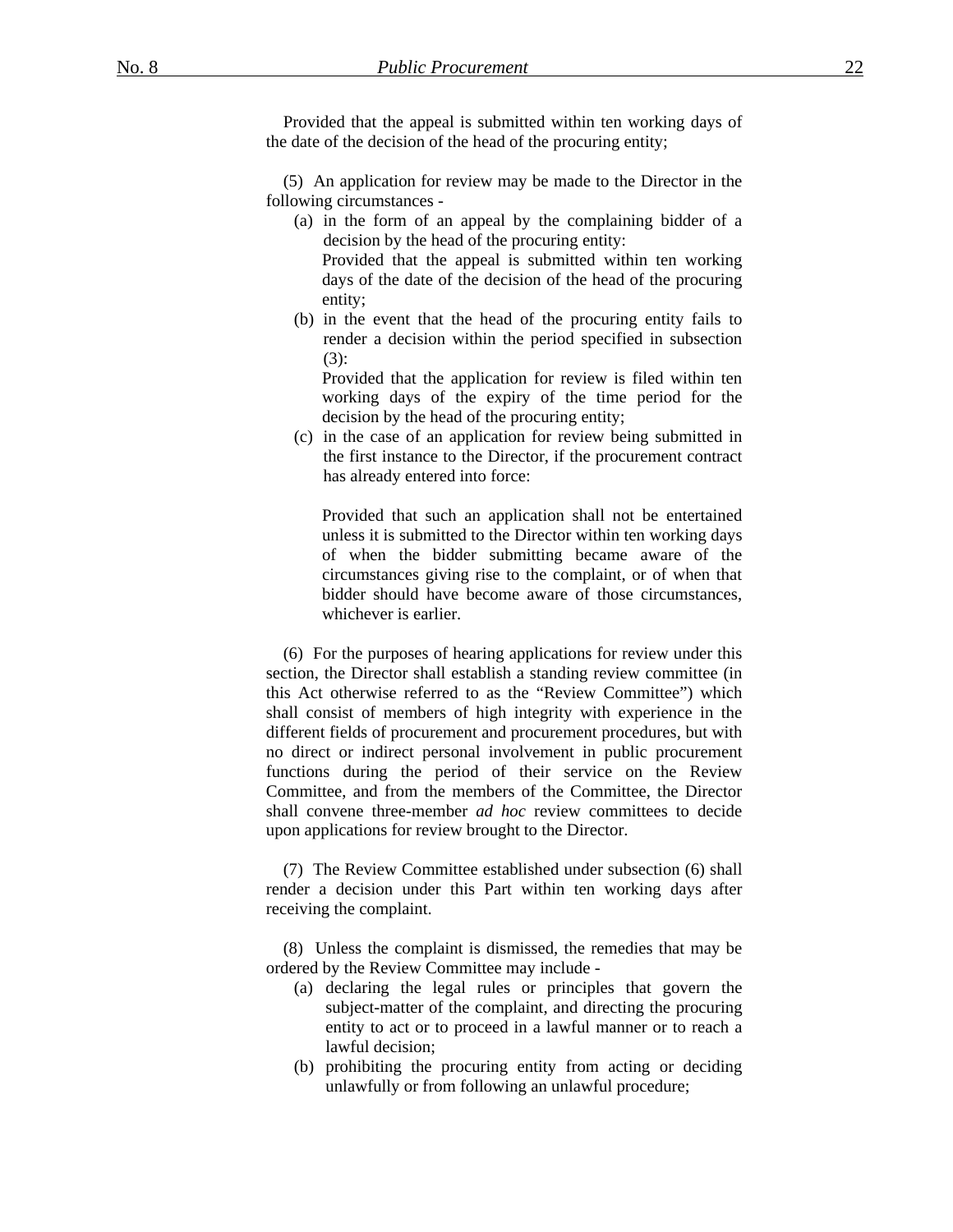- (c) annulling in whole or in part an unlawful act or decision of the entity, other than any act or decision bringing the procurement contract into force;
- (d) revising an unlawful decision by the procuring entity or substituting its own decision for such a decision, other than any decision bringing the procurement contract into force;
- (e) compelling the procuring entity to pay the successful protestor its costs of preparing the submitting a bid, and prosecuting the application for review.

 (9) The timely submission of a complaint in accordance with deadlines set in this section suspends the procurement proceedings for a period of ten days.

 (10) When the procurement contract enters into force, the timely submission of a complaint under this section shall suspend performance of the procurement contract for a period of ten days.

 (11) The head of the procuring entity or the Director may extend a suspension period provided in subsection (9) in order to preserve the rights of the bidder submitting the application for review, provided that the total period of suspension shall not exceed thirty days.

 (12) The suspension provided by this section shall not apply if the procuring entity certifies that urgent public interest considerations require the procurement to proceed, and the certification, which shall state the grounds for the finding that such urgent considerations exist and which shall be made a part of the record of the procurement proceedings, is conclusive with respect to all levels of review under this Act, except judicial review.

 (13) The High Court shall have jurisdiction over actions pursuant to section 37 and over petitions for judicial review of decisions made by review bodies, or of the failure of those bodies to make a decision within the prescribed time-limit.

#### PART VI – AUDITING

**39.** Procurement activities shall be subject to regular auditing by the Auditor General to ensure that public funds are expended for their intended purpose, and with a view to maximizing value received by the public purchaser, ensuring that proper and accountable systems are in place and adhered to, and identifying any weaknesses in procurement.

**40.** All public entities, officials, and other participants involved in public procurement shall, in accordance with this Act and any other written law, provide full cooperation and disclosure to the Director, the Auditor General, and other authorities exercising monitoring and oversight over public procurement pursuant to the laws of Malawi.